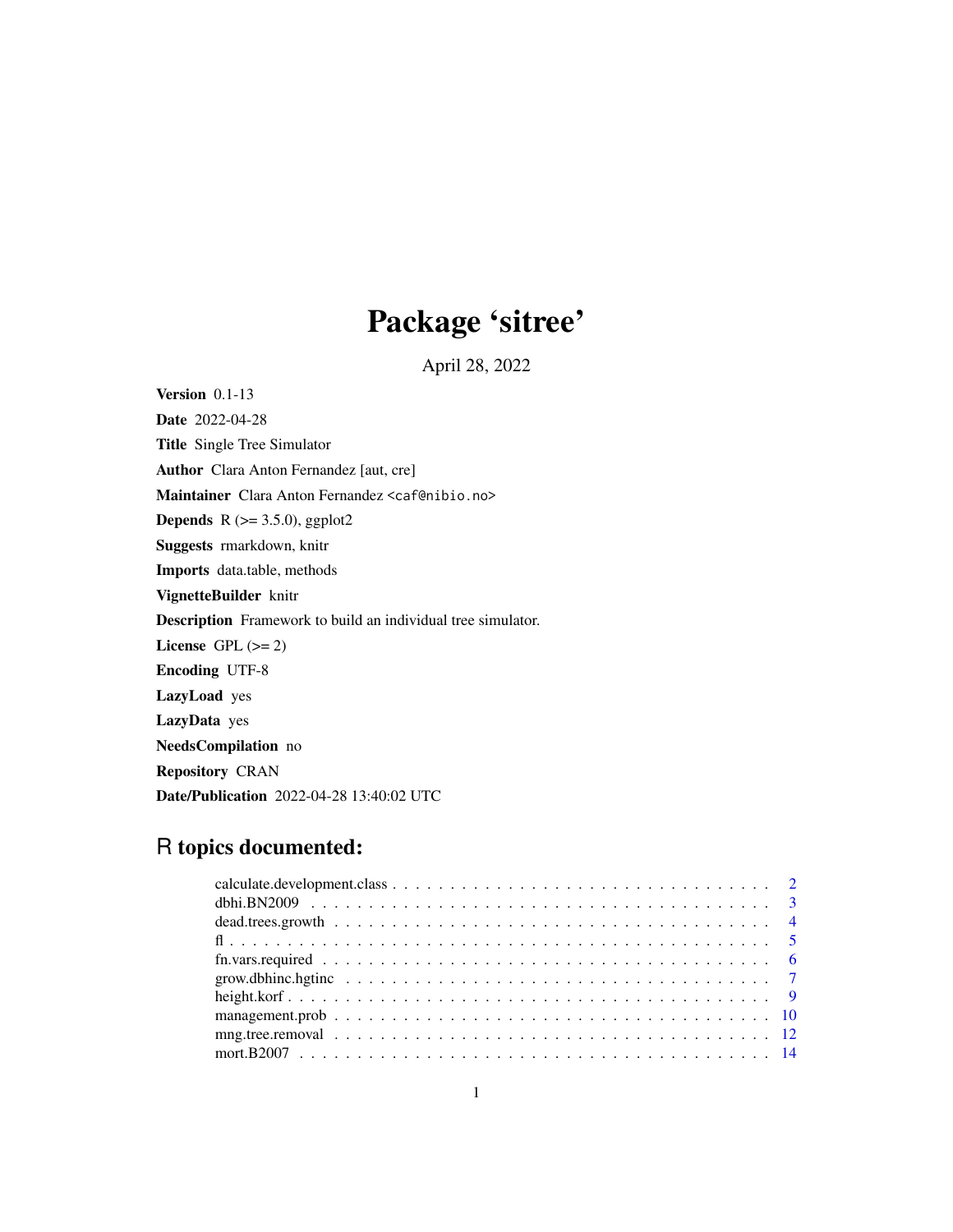<span id="page-1-0"></span>

| Index | 35 |
|-------|----|
|       |    |
|       |    |
|       |    |
|       |    |
|       |    |
|       |    |
|       |    |
|       |    |
|       |    |
|       |    |
|       |    |
|       |    |
|       |    |
|       |    |
|       |    |
|       |    |
|       |    |

calculate.development.class

*Calculate Development Class of the Stand*

# Description

Calculates the development class of the stand according to the Norwegian National Forest Inventory.

# Usage

calculate.development.class(SI.spp, SI.m, stand.age.years)

# Arguments

| $SI$ .spp       | Species for which the SI is calculated $(1 =$ spruce, $2 =$ pine, $3 =$ deciduous). |
|-----------------|-------------------------------------------------------------------------------------|
| SI.m            | Site index (SI) in m.                                                               |
| stand.age.years |                                                                                     |
|                 | Age of the stand in years.                                                          |

# Details

Development classes 1 (regeneration) to 5 (mature).

# Value

It returns a vector with the development class of the stands (values 1 to 5).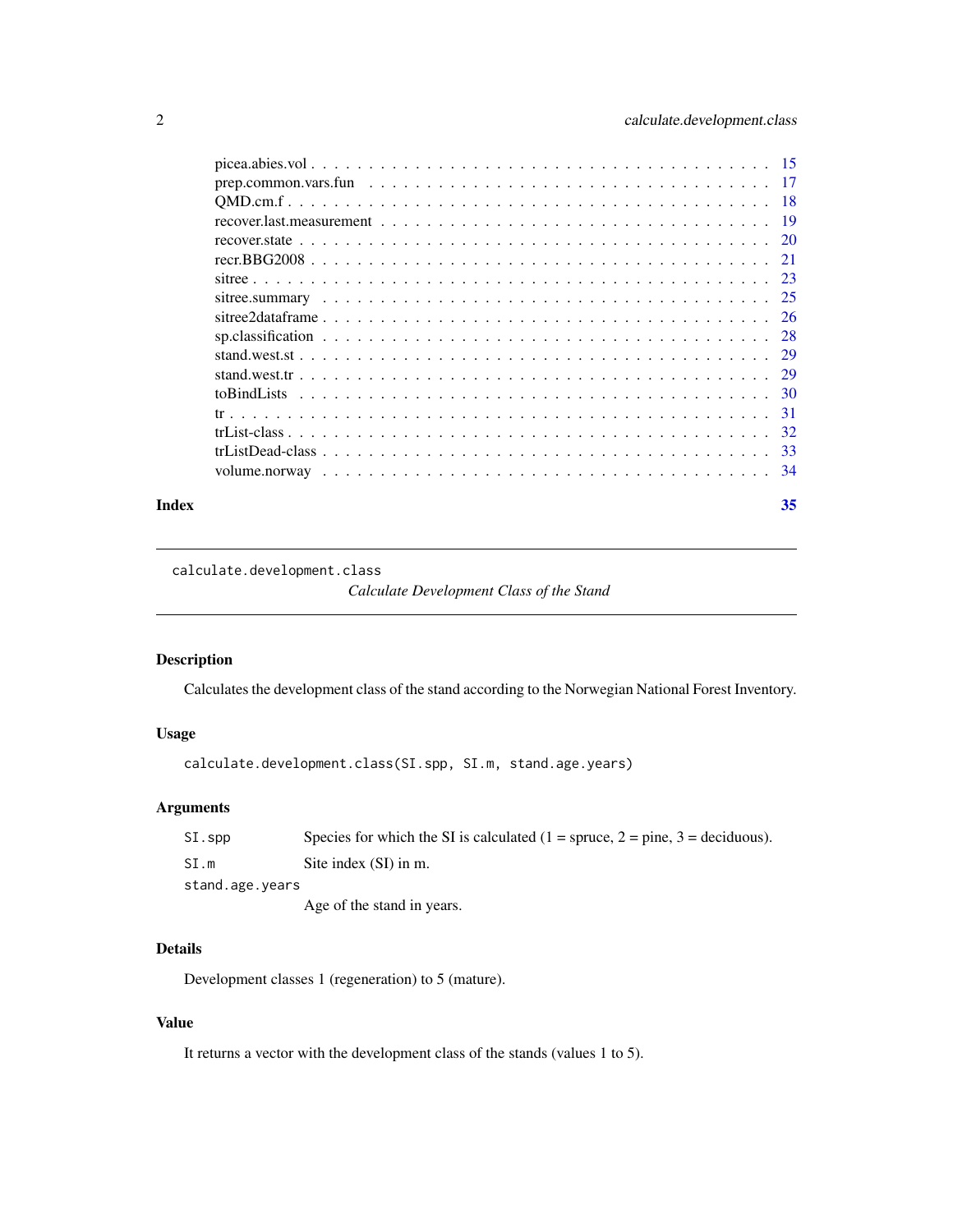#### <span id="page-2-0"></span>dbhi.BN2009 3

#### Author(s)

Clara Anton Fernandez <caf@nibio.no>

# Examples

```
calculate.development.class (SI.spp = c(1, 1, 2),
   SI.m = c(23, 11, 11),stand.age.years = c(120, 80, 40))
```
dbhi.BN2009 *DBH Increment Function by Bollandsas and Naesset (2009)*

# Description

Implementation of the diameter at breast height function published by Bollandsås and Næsset (2009).

# Usage

dbhi.BN2009(tr, fl, common.vars, this.period, ...)

# Arguments

| tr          | A <i>trList</i> class object.                                                |
|-------------|------------------------------------------------------------------------------|
| f1          | A list describing the plot data.                                             |
| common.vars | A list with at least variables <i>OMD.cm, i.stand,</i> and <i>SBA.m2.ha.</i> |
| this.period | The period for which to calculate DBH increment.                             |
|             | Ignored                                                                      |

#### Value

A vector with DBH increments in mm for all trees in *tr*.

# Author(s)

Clara Anton Fernandez <caf@nibio.no>

#### References

Bollandsås, O. M and Næsset, E. (2009). Weibull Models for Single-Tree Increment of Norway Spruce, Scots Pine, Birch and Other Broadleaves in Norway. *Scandinavian Journal of Forest Research* 24 (1): 54.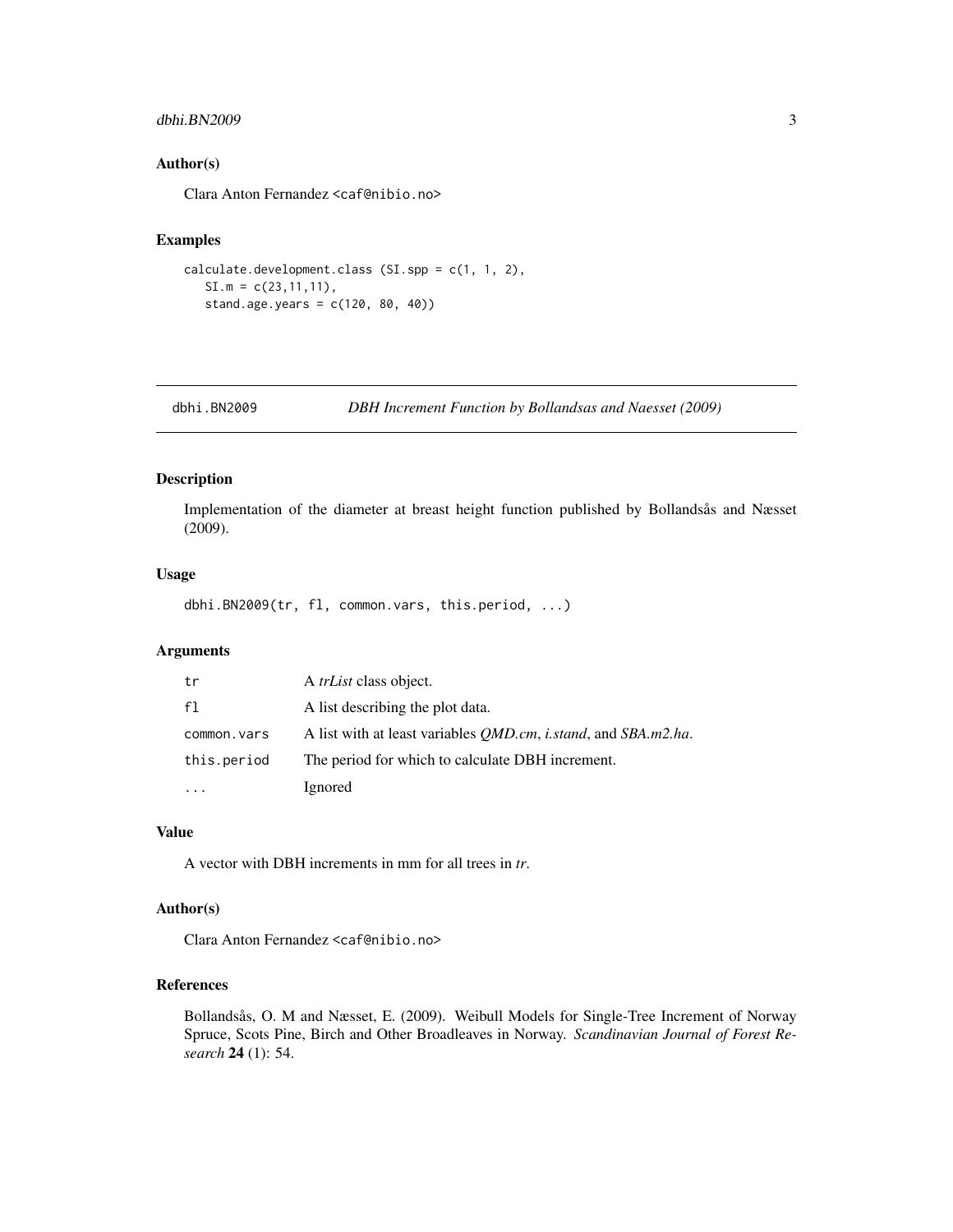#### Examples

```
foo.matrix \leq matrix(0, nrow = length(tr$dbh), ncol = (5 +1))
colnames(foo.matrix) <- paste("t", 0:5, sep = "")
foo.dbh <- foo.height <- foo.matrix
foo.dbh[,1] < - \text{tr$dbh$}foo.height[,1] <- tr$height
trl <- list(
  plot.id = tr$plot.id,
  treeid = tr$treeid,
  dbh.mm = foo.dbh,height.dm = foo.height,
  yrs.sim = rep(0, nrow(tr)),tree(sp = factor(tr$tree(sp)\lambdatr.i \leq trList$new(data = tr1, nepriods = as.integer(5))common.vars <- prep.common.vars.fun(
  tr = tr.i,
  f1 = f1,
  i.period = 0,<br>this.period = "t0",
  this.period = "t0",<br>common.vars = "NULL",common.vars
  vars.required = c("QMD.cm", "i.stand"),
  period.length = 5
)
dbhi.BN2009(tr.i, fl, common.vars$res , this.period = "t0",
            species.spruce = c(1, 2, 3),
            species.pine = c(10, 11, 20, 21, 29),
            species.harw = c(30, 31))
```
dead.trees.growth *Growth of Dead Trees*

# Description

A very simple function to estimate the growth of dead trees between the last measurement and their death. Dead trees are assumed to die in the middle of the period. The growth before the death of the tree is assumed to be half of the growth for the whole period, both in terms of DBH and height.

#### Usage

dead.trees.growth(dt, growth, mort, this.period)

| dt     | A list of trees with at least two elements: dbh.mm and height.dm. |
|--------|-------------------------------------------------------------------|
| growth | A data frame with columns dbh.inc.mm and hgt.inc.dm.              |

<span id="page-3-0"></span>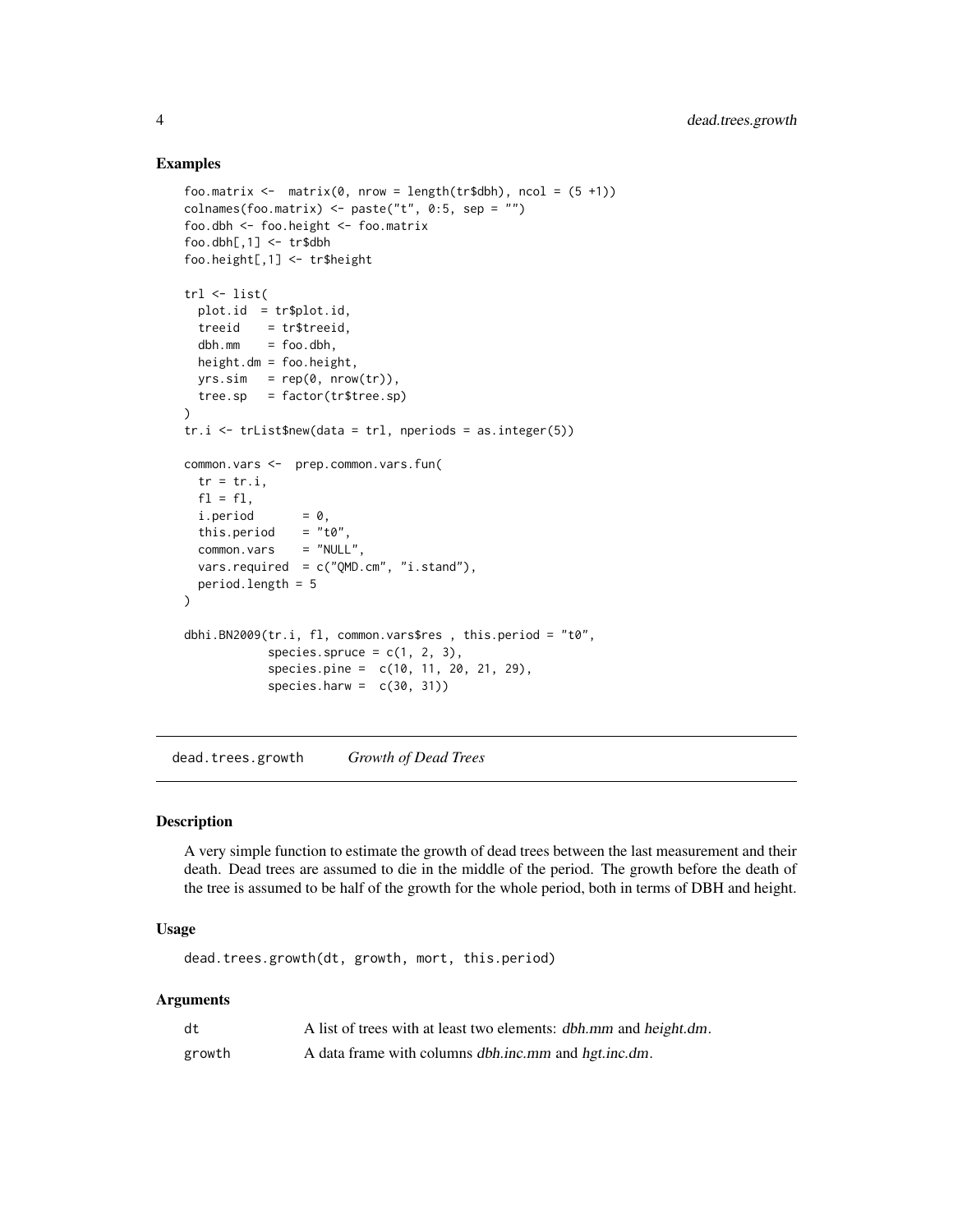<span id="page-4-0"></span>

| mort        | A TRUE/FALSE vector with the predicted mortality for each living tree in this |
|-------------|-------------------------------------------------------------------------------|
|             | period.                                                                       |
| this.period | The period where the dead trees were last seen alive (last measured DBH).     |

# Value

Returns a data frame of same length as *dt* with two elements

| $dbh$ . mm | DBH in mm    |
|------------|--------------|
| height.dm  | Height in dm |

# Author(s)

Clara Anton Fernandez <caf@nibio.no>

#### Examples

```
dead.trees.growth(
 dt = list(dbh.mm = data.frame (t0 = c(75, 90, 25, 24)),
            height.dm = data.frame(t0 = c(190, 210, 110, 90))),
 growth = data.frame(dbh.inc.mm = c(7, 9, 2, 1),
                      hgt.inc.dm = c(11, 12, 8, 10),
 this.period = "t0"\mathcal{L}
```
fl *Plot Data*

#### Description

Plot data

#### Usage

data(fl)

#### Format

The list contains the following elements

plot.id unique ID for each stand that corresponds to plot.id in the *tr* dataset

SI.m Site index in m

SI.spp Species code for which SI.m is measured

- prop.plot Proportion of the plot covered by this stand (0-full plot, 2-20%, 3-30%, 4-40%, ..., 8- 80%)
- ha2plot multiplier to convert from "per ha" to "per plot", e.g. basal area per ha to basal area per plot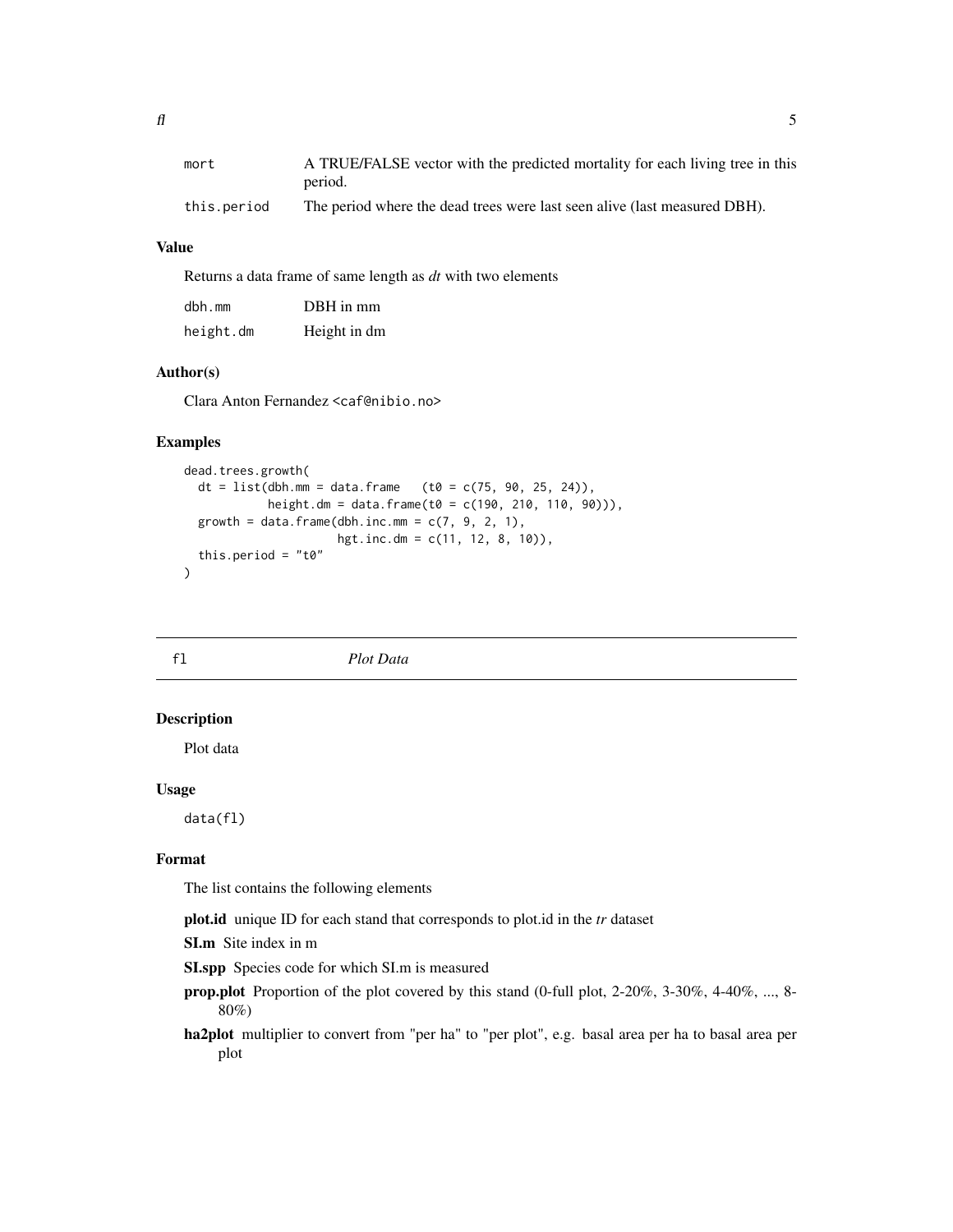<span id="page-5-0"></span>tree2ha multiplier to convert numbers "per tree" to "per ha", e.g. basal area per tree to basal area per ha soil.depth. 1234 soil depth 1(shallow)-4(deep) land.use land use classification land.type land type classification veg.type vegetation type subplot.size.m2 size of the subplot correponding to the stand in square meters plot.size.m2 Plot size in square meters kom Municipality code region region where the plot lies skidding.distance.100m skidding distance in 100m slope.per slope in percentatge lat.det latitude in degrees alt.m altitude in meters utm.s33.ov.m UTM E-W coordinates of the plot utm.s33.snv.m UTM S-N coordinates of the plot stand.age.years data frame with stand age in years, only the first column, t0, is filled up management data frame will management codes for each period

#### Source

This dataset is derived from the Norwegian National Forest Inventory

#### Examples

data(fl) str(fl)

fn.vars.required *Finds Variables Required on Functions*

#### Description

Tries to find the variables to be calculated through the parameters of the functions.

# Usage

```
fn.vars.required(my.functions, ...)
```

| my.functions | A list of functions to be used during the simulation                    |
|--------------|-------------------------------------------------------------------------|
| $\cdots$     | Use this to add any funciton that might not be included in my functions |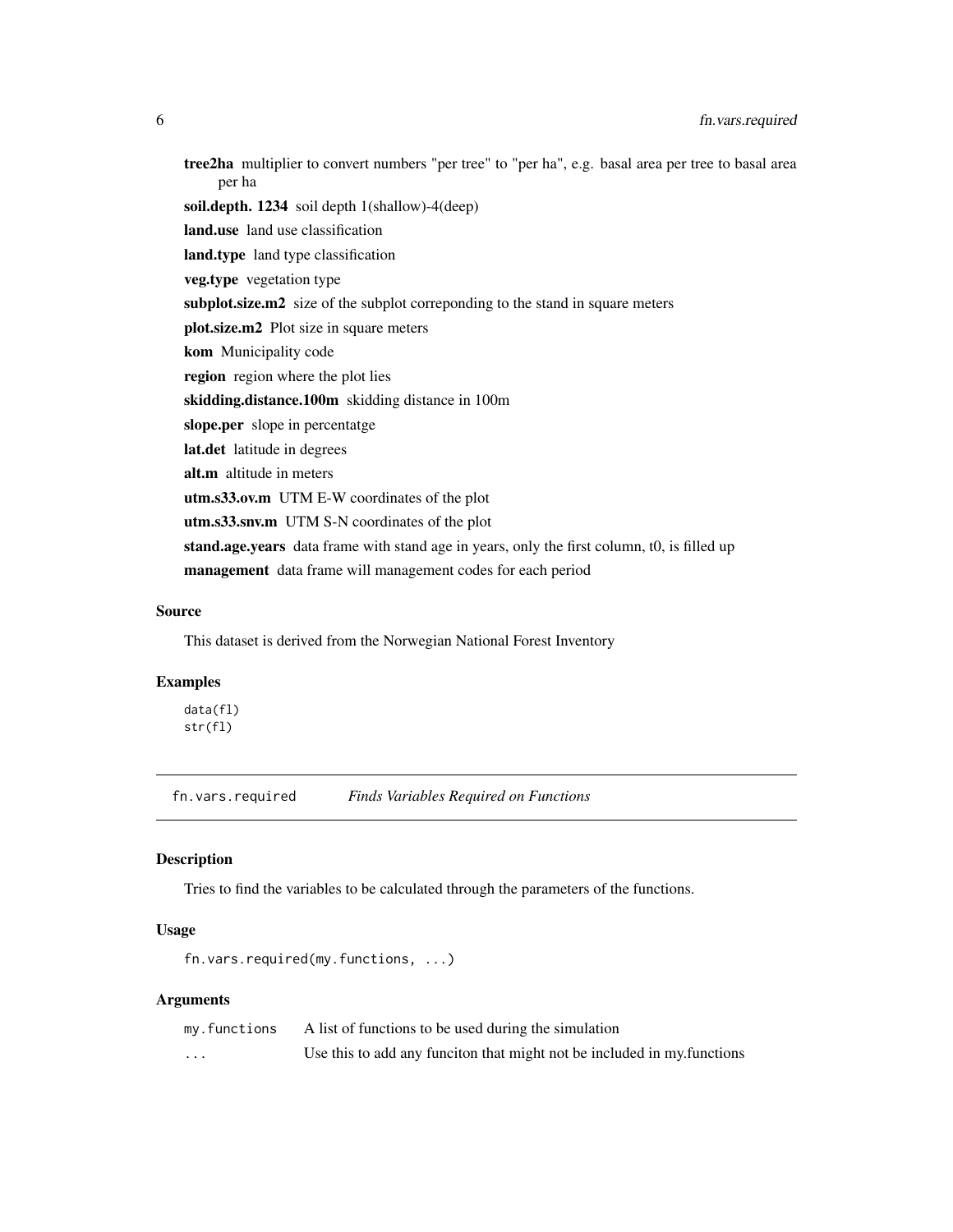# <span id="page-6-0"></span>Value

It returns a vector with the name of the potential variables required.

# Author(s)

Clara Anton Fernandez <caf@nibio.no>

# Examples

```
fn.vars.required (my.functions = list(
                          fn.growth = "grow.dbhinc.hgtinc",fn.dbh.inc = "dbhi.BN2009",fn.hgt.inc = "height.korf",
                           fn.mort = "mort.B2007",fn. recr = "recr.BBG2008",fn.management = "management.prob",
                          fn.tree.removal = "mng.tree.removal",
                          fn.modif = NULL,fn.prep.common.vars = "prep.common.vars.fun"
                        ),
                    "BBG2008")
```
grow.dbhinc.hgtinc *Growth and Height Increment Function Wrapper*

# Description

A growth and height increment function wrapper that can be used with or without a height increment function.

#### Usage

```
grow.dbhinc.hgtinc(tr, fl, common.vars, this.period, functions, ...)
```

| tr          | A <i>trList</i> class object.                                                                                               |
|-------------|-----------------------------------------------------------------------------------------------------------------------------|
| f1          | A list describing the plot data.                                                                                            |
| common.vars | A list with at least variables spp (species classification in categories: spruce,<br>pine, birch and other), and SBA.m2.ha. |
| this.period | The period for which to calculate growth.                                                                                   |
| functions   | A list defining the functions to be used in sitree.                                                                         |
| .           | Further arguments to be passed to DBH increment and height increment func-<br>tions.                                        |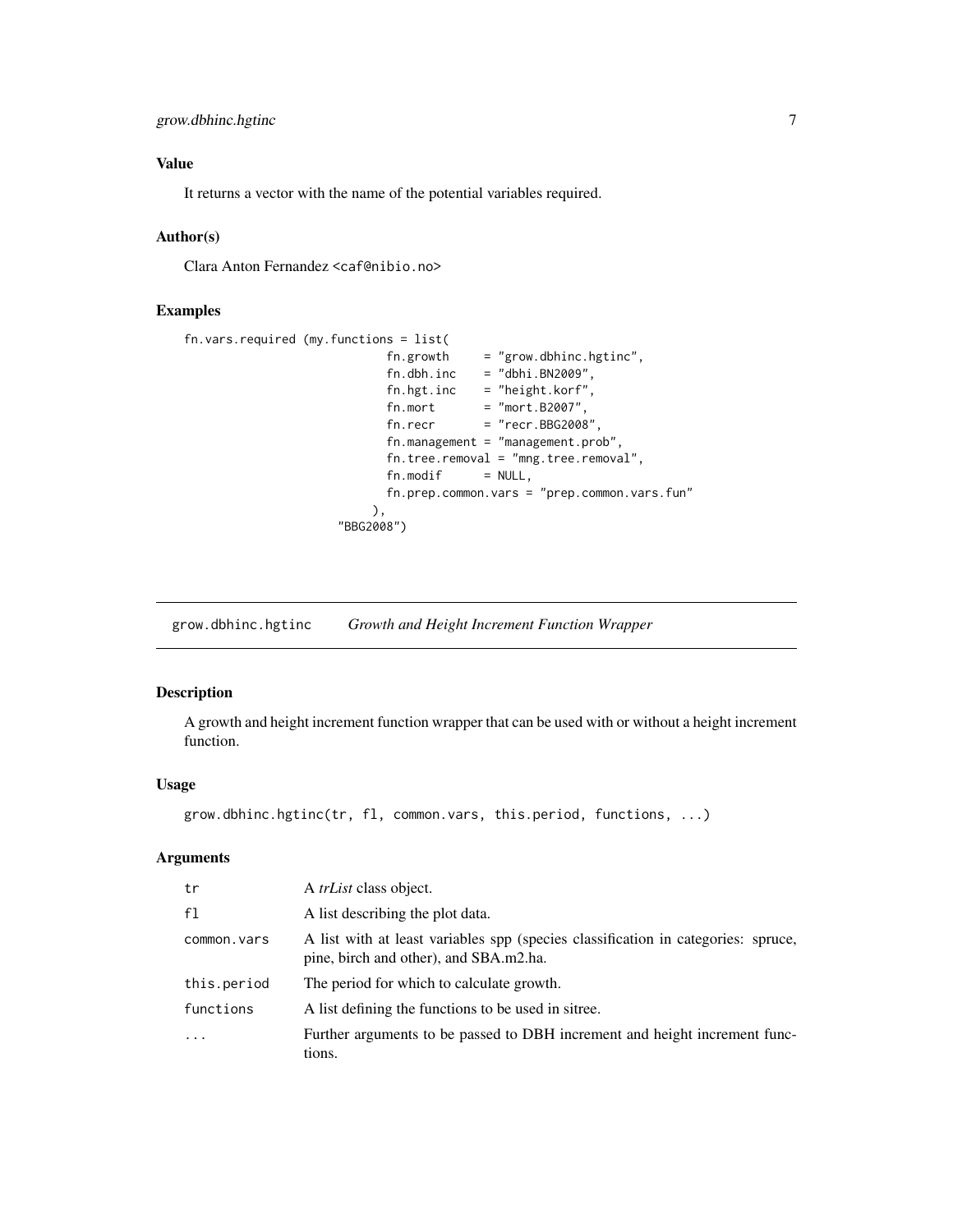# Details

A growth function should calculate both dbh and height increment. This function calls two functions, defined in *functions* as *fn.dbh.inc* and *fn.hgt.in*c to estimate those.

#### Value

A data frame with two elements dbh.inc.mm DBH increment in mm hgt.inc.dm Height increment in dm

# Author(s)

Clara Anton Fernandez <caf@nibio.no>

# Examples

```
foo.matrix <- matrix(0, nrow = length(tr$dbh), ncol = (5 + 1))colnames(foo.matrix) <- paste("t", 0:5, sep = "")
foo.dbh <- foo.height <- foo.matrix
foo.dbh[,1] <- tr$dbh
foo.height[,1] <- tr$height
trl <- list(
 plot.id = tr$plot.id,
 treeid = tr$treeid,
 dbh.mm = foo.dbh,
 height.dm = foo.height,
 yrs.sim = rep(0, nrow(tr)),tree(sp = factor(tr$tree(sp)\mathcal{L}tr.i <- trList$new(data = trl, nperiods = as.integer(5))
common.vars <- prep.common.vars.fun(
 tr = tr.i,f1 = f1,
 i.period = 0,this.period = "t0",
 common.vars = "NULL",
 vars.required = c("spp", "SBA.m2.ha", "QMD.cm"),
 period.length = 5,
 species.spruce = c(1, 2, 3),
 species.pine = c(10, 11, 20, 21, 29),
 species.harw = c(30, 31))
grow.dbhinc.hgtinc (tr = tr.i,
                   f1 = f1,
                    common.vars = common.vars$res,
                    this.period = "t0",functions = list(
                       fn.growth = 'grow.dbhinc.hgtinc',
```
 $f_n.mort$  = 'mort.B2007',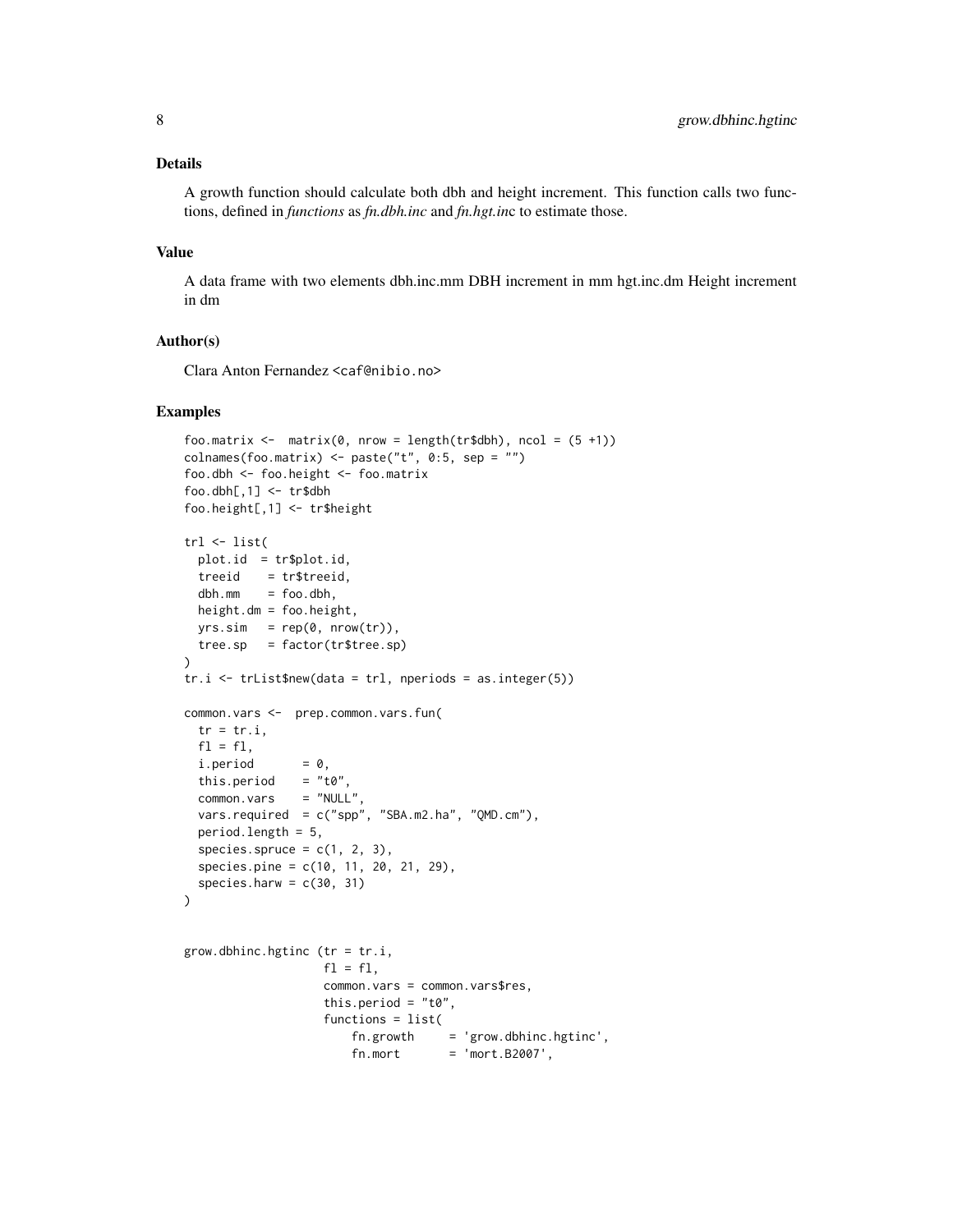# <span id="page-8-0"></span>height.korf 9

```
fn. recr = 'recr.BBG2008',fn.management = 'management.prob',
                   fn.tree.removal = 'mng.tree.removal',
                   fn.modif = NULL, #'ext.modif.fun',fn.prep.common.vars = 'prep.common.vars.fun'
               ),
fn.dbh.inc = "dbhi.BN2009",
               fn.hgt.inc = "height.korf",
               species.spruce = c(1, 2, 3),
               species.pine = c(10, 11, 20, 21, 29),
               species.harw = c(30, 31))
```
height.korf *Simple height function*

# Description

A simple tree height function based on tree species, and DBH. It returns the difference between the height at the current period (this.period) and the next period.

#### Usage

```
height.korf(common.vars, this.period, tr, dbh.inc.mm, ...)
```
# Arguments

| common.vars | A list with at least an element named 'spp' with the species group composition. |
|-------------|---------------------------------------------------------------------------------|
| this.period | The period for which to calculate the height of the trees.                      |
| tr          | A trList.                                                                       |
| dbh.inc.mm  | A vector with the projected dbh increment.                                      |
| $\cdots$    | Currently not used                                                              |

# Value

A vector with tree heights increments in dm.

# Author(s)

Clara Anton Fernandez <caf@nibio.no>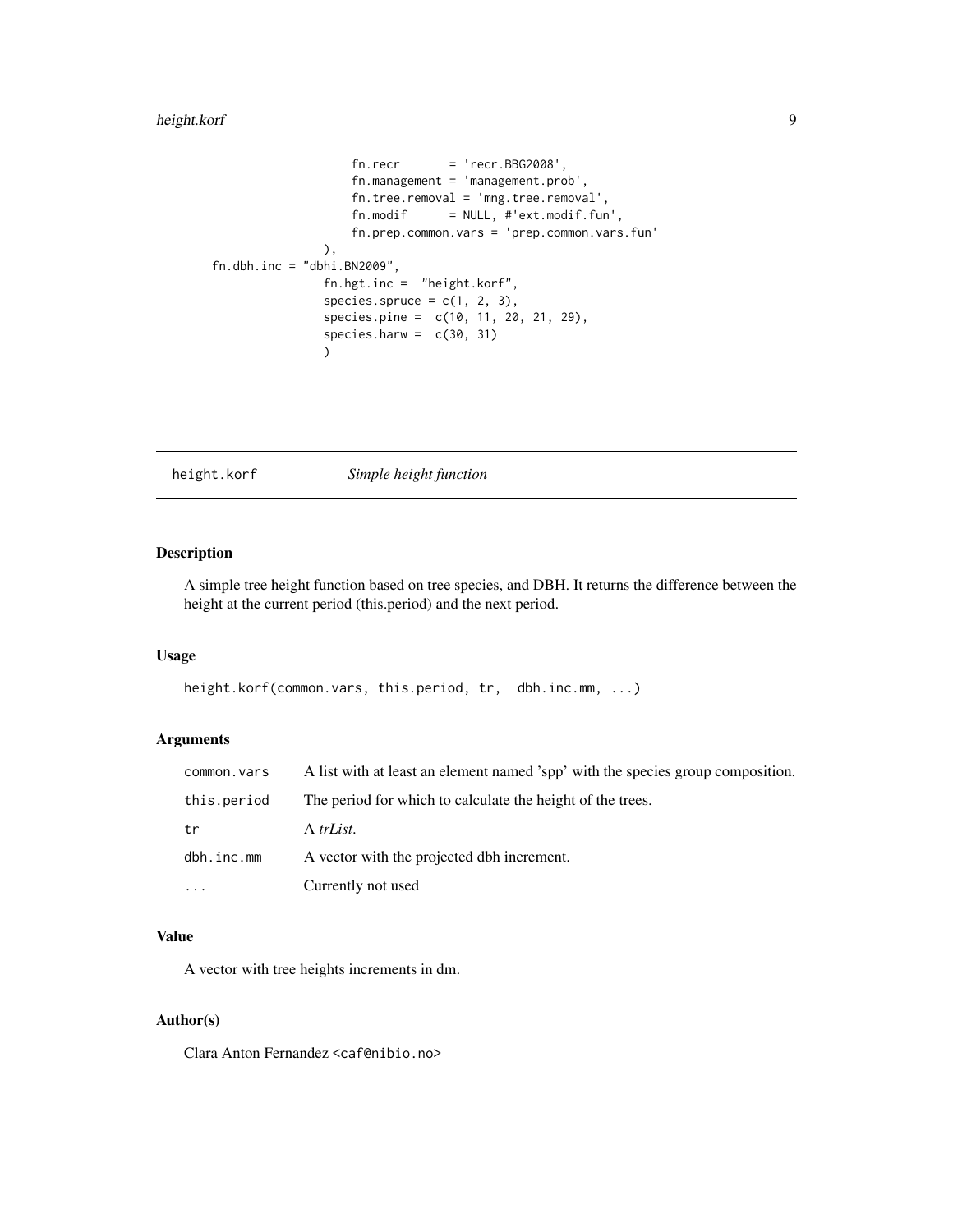#### Examples

```
foo.matrix \leq matrix(0, nrow = length(tr$dbh), ncol = (5 +1))
colnames(foo.matrix) <- paste("t", 0:5, sep = "")
foo.dbh <- foo.height <- foo.matrix
foo.dbh[,1] < - \text{tr$dbh$}foo.height[,1] <- tr$height
trl <- list(
 plot.id = tr$plot.id,
 treeid = tr$treeid,
 dbh.mm = foo.dbh,height.dm = foo.height,
 yrs.sim = rep(0, nrow(tr)),tree(sp = factor(tr$tree(sp)\lambdatr.i \leq trList$new(data = tr1, nepriods = as.integer(5))common.vars <- prep.common.vars.fun(
 tr = tr.i,f1 = f1,
 this.period = "t0",i.period = 0,common.vars = "NULL",
 mng.options = NA,
 vars.required = c("spp"),
 period.length = 5
)
height.korf(common.vars = common.vars$res, this.period = 't0',
   tr.i, fl, dbh.inc.mm = runif(nrow(tr.i$data$dbh.mm), 5, 80))
```
management.prob *Final felling and thinning functions for Norwegian forest*

#### Description

Estimates de probability of a stand to be harvested or thinning following Anton-Fernandez et al. (20012).

#### Usage

```
management.prob(tr, fl, fun.final.felling = "harv.prob",
fun.thinning = "thin.prob", common.vars, this.period, next.period, ...)
harv.prob(region, skidding.distance.100m, AgeTo5, vuprha.m3.ha,
slope.per, SI.m, SI.spp)
```
thin.prob(region, skidding.distance.100m, AgeTo5, vuprha.m3.ha, slope.per, SI.m, SI.spp)

<span id="page-9-0"></span>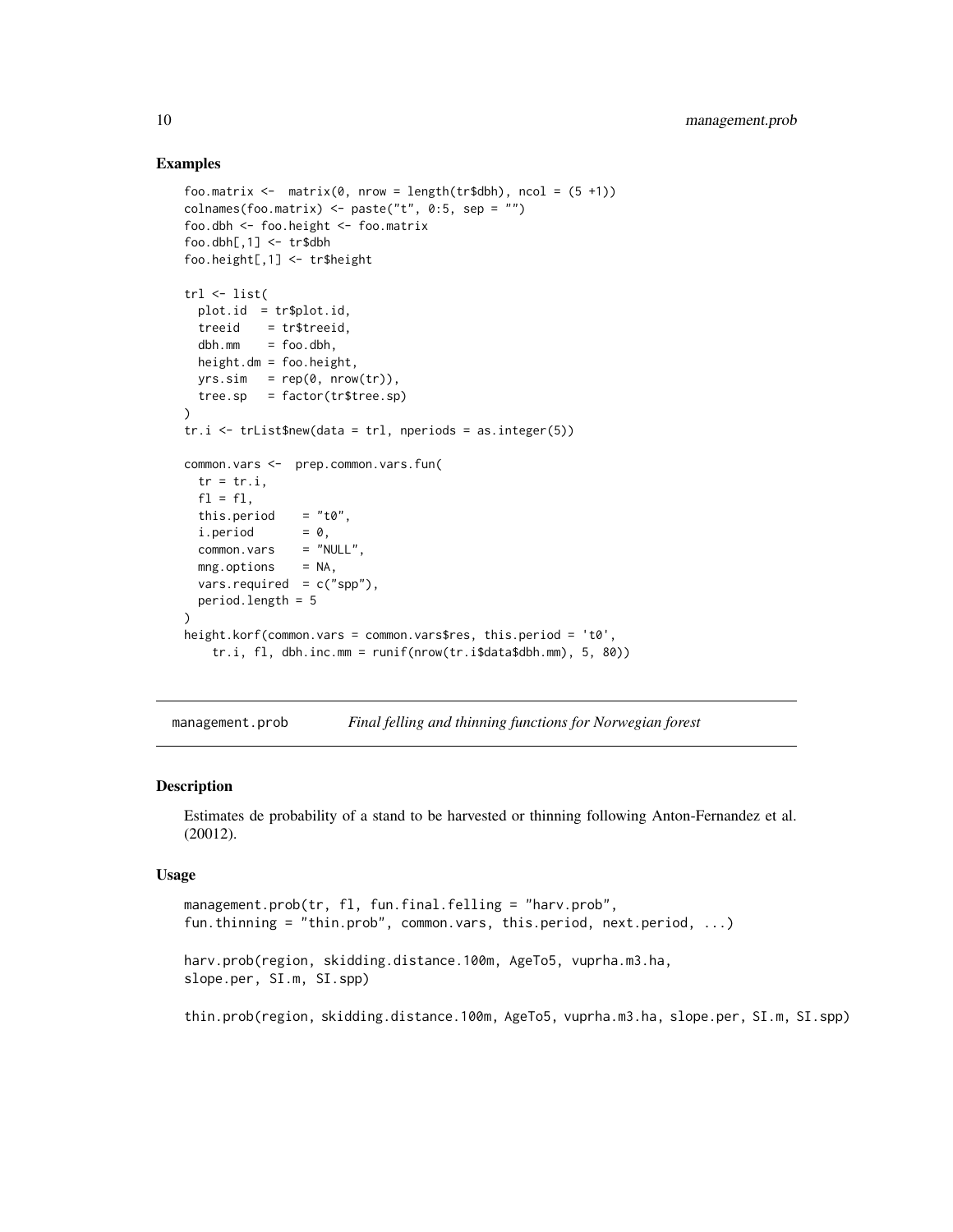# management.prob 11

### Arguments

| A <i>trList</i> class object.                                                                        |
|------------------------------------------------------------------------------------------------------|
| A list describing the plot data.                                                                     |
| fun.final.felling                                                                                    |
| Function to use to calculate final felling.                                                          |
| Function to use to calculate thinning.                                                               |
| A list with at least variables dev.class and vuprha.m3.ha.                                           |
| The period for which to calculate final felling and thinning probability.                            |
| The next period to the one for which final felling and thinning probability are to<br>be calculated. |
|                                                                                                      |
| A vector containing the region in Norway where every plot is situated.                               |
| skidding.distance.100m                                                                               |
| A vector containing skidding for each plot.                                                          |
| A vector containing number of years to development class 5 for each plot.                            |
| Volume per ha in cubic meters per ha for each plot.                                                  |
| Slope, in percentatge, for each plot.                                                                |
| Site index (SI) in m.                                                                                |
| Species for which the SI is calculated $(1 =$ spruce, $2 =$ pine, $3 =$ deciduous).                  |
|                                                                                                      |

#### Value

It returns a list with one element:

mng a vector with the management to apply to each plot.

# Author(s)

Clara Anton Fernandez <caf@nibio.no>

# References

Antón-Fernández, C. and Astrup, R. 2012 Empirical harvest models and their use in regional business-as-usual scenarios of timber supply and carbon stock development. *Scandinavian Journal of Forest Research*, *27*, 4, 379–392.

```
foo.matrix \leq matrix(0, nrow = length(tr$dbh), ncol = (5 +1))
colnames(foo.matrix) <- paste("t", \overline{0:5}, sep = "")
foo.dbh <- foo.height <- foo.matrix
foo.dbh[,1] < -\text{tr$dbh}foo.height[,1] <- tr$height
trl <- list(
  plot.id = tr$plot.id,
```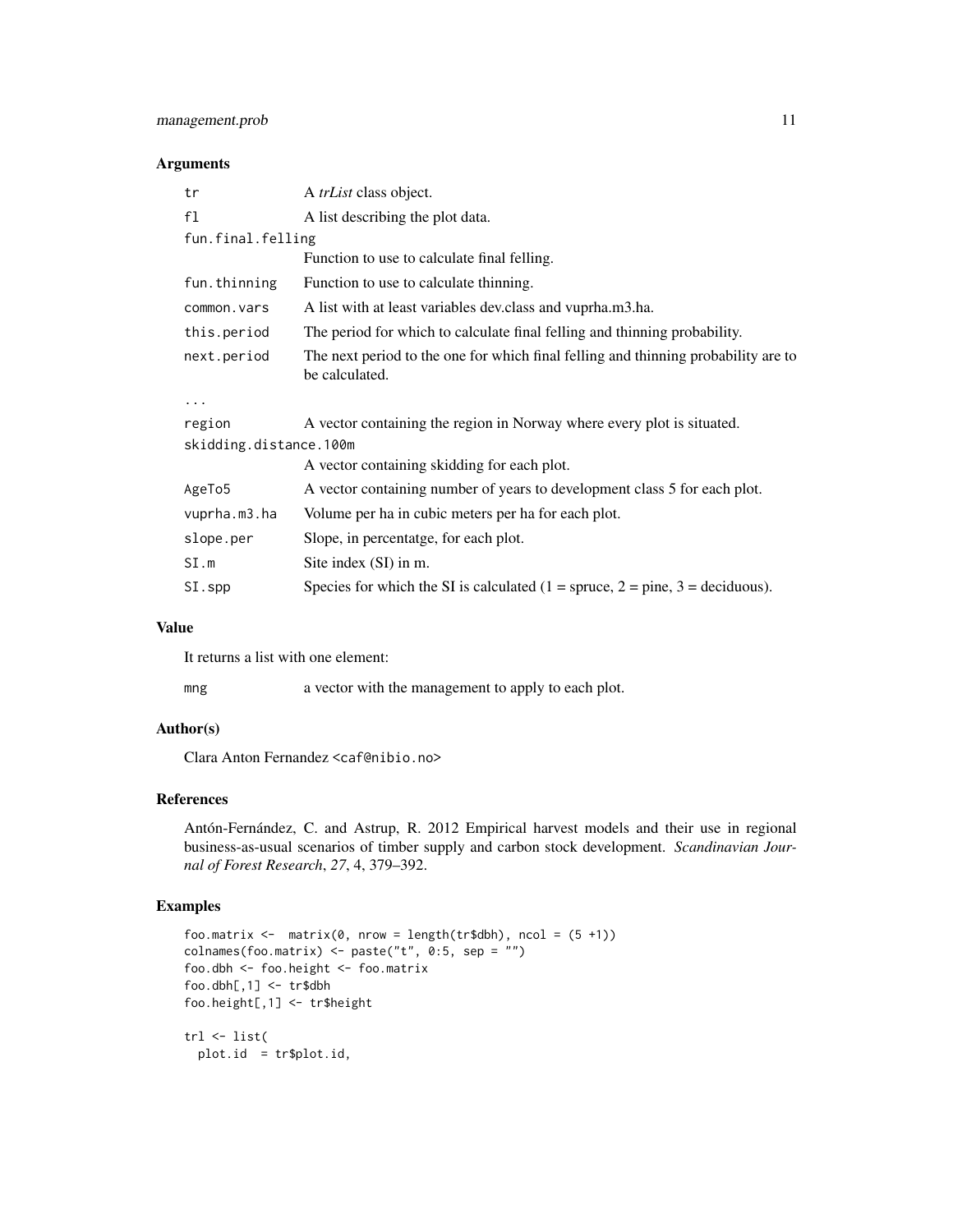```
treeid = tr$treeid,
 dbh.mm = foo.dbh,height.dm = foo.height,
 yrs.sim = rep(0, nrow(tr)),tree.sp = factor(tr$tree.sp)
)
tr.i \leftarrow trList$new(data = tr1,~nperiods = as.integer(5))common.vars <- prep.common.vars.fun(
 tr = tr.i,f1 = f1,
 i.period = 0,this.period = "t0",<br>common.vars = "NULL"common.vars
 vars.required = c("spp", "SBA.m2.ha", "QMD.cm", "vuprha.m3.ha", "AgeTo5"),
 period.length = 5
)
fl$management <- data.frame(matrix(NA, ncol = tr.i$nperiods,
                                   nrow = nrow(tr.i$data$dbh.mm)))
names(fl$management) <- paste0("t", 1:tr.i$nperiods)
management.prob(tr.i,
                fl,
                fun.final.felling = "harv.prob",
                fun.thinning = "thin.prob",
                common.vars = common.vars$res,
                this.period = "t0",next.period = "t1")
harv.prob(region = fl$region[1:3],
          skidding.distance.100m = fl$skidding.distance.100[1:3],
          AgeTo5 = c(50, 20, 15),
          vuprha.m3.ha = common.vars$res$vuprha.m3.ha[1:3],
          slope.per = fl$slope.per[1:3],
          SI.m = fl$SI.m[1:3],
          SI.spp = fl$SI.spp[1:3])
thin.prob(region = fl$region[1:3],
          skidding.distance.100m = fl$skidding.distance.100[1:3],
          AgeTo5 = c(50, 20, 15),
          vuprha.m3.ha = common.vars$res$vuprha.m3.ha[1:3],
          slope.per = fl$slope.per[1:3],
          SI.m = fl$SI.m[1:3],
          SI.\,spp = \,fl\SI.\,spp[1:3]
\mathcal{L}
```
<span id="page-11-0"></span>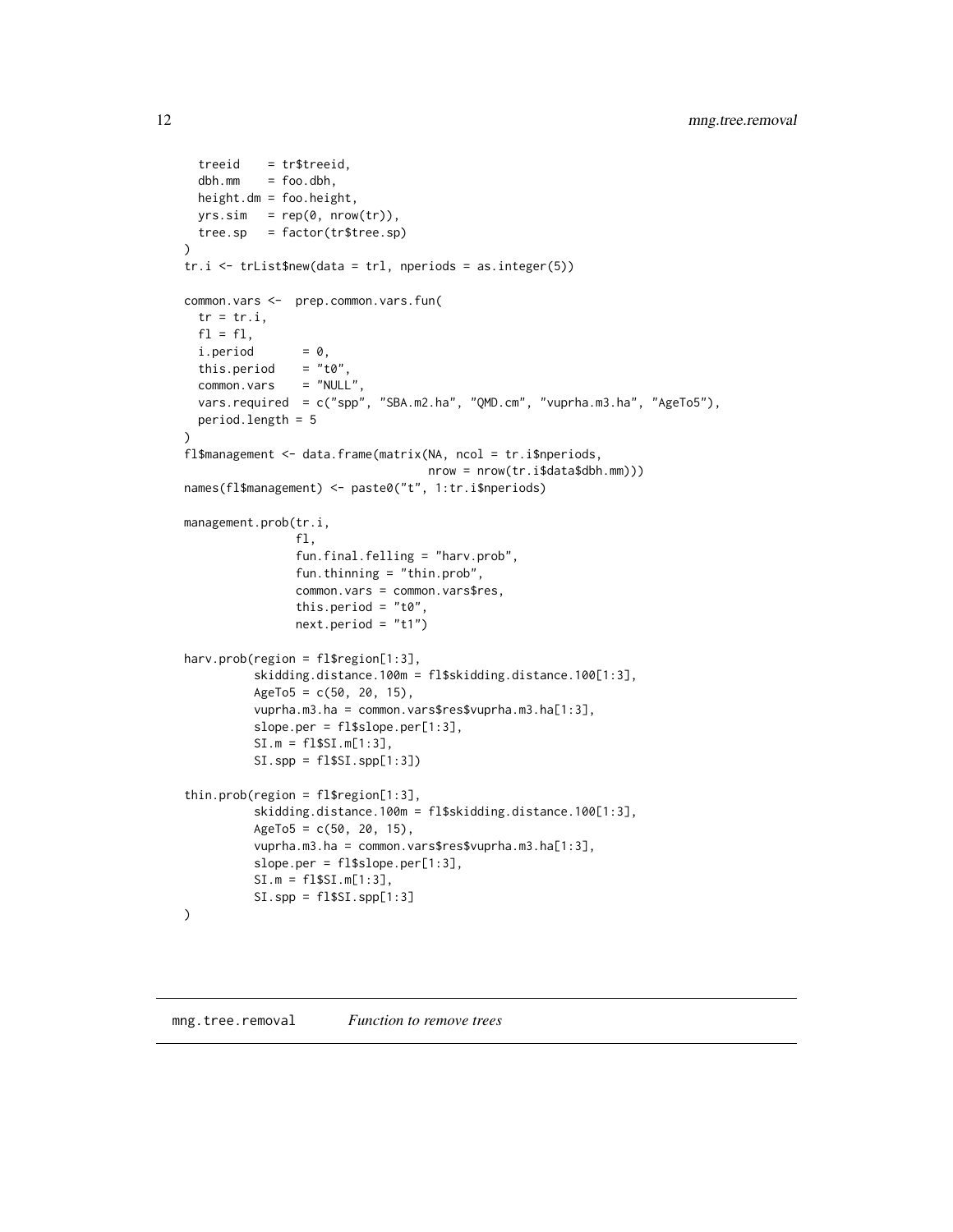# mng.tree.removal 13

#### Description

Define how trees are going to be removed in plots with some sort of management that involves removal (e.g final felling, thinning).

#### Usage

```
mng.tree.removal(tr, fl, common.vars, this.period, next.period, ...)
```
# Arguments

| tr          | A <i>trList</i> class object.                                                                        |
|-------------|------------------------------------------------------------------------------------------------------|
| f1          | A list describing the plot data.                                                                     |
| common.vars | A list with at least variable <i>vol.wo.tr.m3.ha</i>                                                 |
| this.period | The period for which to calculate final felling and thinning probability.                            |
| next.period | The next period to the one for which final felling and thinning probability are to<br>be calculated. |
| $\cdots$    |                                                                                                      |

#### Value

Returns a TRUE/FALSE vector of length equal to the number of trees in *tr*.

#### Author(s)

Clara Anton Fernandez <caf@nibio.no>

```
foo.matrix \leq matrix(0, nrow = length(tr$dbh), ncol = (5 +1))
colnames(foo.matrix) \leq paste("t", 0:5, sep = "")
foo.dbh <- foo.height <- foo.matrix
foo.dbh[,1] < - \text{tr$dbh}foo.height[,1] <- tr$height
trl <- list(
  plot.id = tr$plot.id,
  treeid = tr$treeid,
 dbh.mm = foo.dbh,height.dm = foo.height,
  yrs.sim = rep(0, nrow(tr)),tree.sp = factor(tr$tree.sp)
\mathcal{L}tr.i \leq trList$new(data = tr1,~nperiods = as.integer(5))common.vars <- prep.common.vars.fun(
  tr = tr.i,f1 = f1,
  i.period = 0,this.period = "t0",
```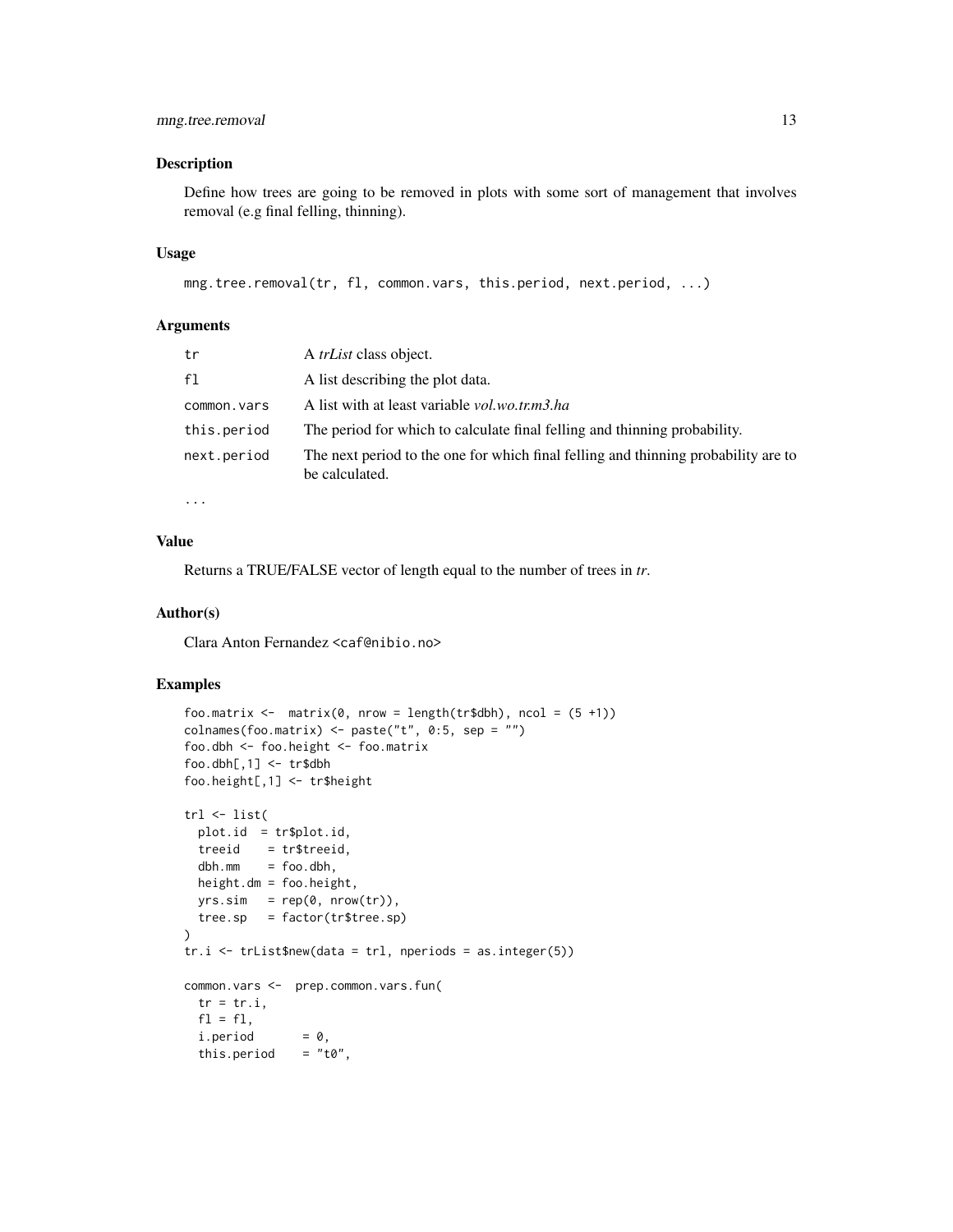```
common.vars = "NULL",
 vars.required = c("vol.wo.tr.m3.ha", "vuprha.m3.h"),
 period.length = 5,
 species.spruce = c(1, 2, 3),
 species.pine = c(10, 11, 20, 21, 29),
 species.harw = c(30, 31))
fl$management <- data.frame(matrix(NA, ncol = tr.i$nperiods,
                                  nrow = length(fl$plot.id)))
names(fl$management) <- paste0("t", 1:tr.i$nperiods)
management <- management.prob(tr.i,
               fl,
                fun.final.felling = "harv.prob",
                fun.thinning = "thin.prob",
               common.vars = common.vars$res,
               this.period = "t0",
               next.period = "t1")
fl$management[, "t1"] <- management$management
remove.tree <- mng.tree.removal(tr = tr.i,
                                f1 = f1,
                                common.vars = common.vars$res,
                                this.period = "t0",
                                next.period = "t1",
                                per.vol.harv = 0.83)
sum(remove.tree)
```

| mort.B2007 |  | Mortality Function by Bollandsas (2007) |  |
|------------|--|-----------------------------------------|--|
|            |  |                                         |  |

#### Description

.

Implementation of the individual tree mortality function published by Bollandsås (2007) doi:10.1080/02827580802477875

#### Usage

```
mort.B2007(tr, fl, common.vars, this.period, ...)
```

| tr          | A <i>trList</i> class object.                                                                                               |
|-------------|-----------------------------------------------------------------------------------------------------------------------------|
| f1          | A list describing the plot data.                                                                                            |
| common.vars | A list with at least variables spp (species classification in categories: spruce,<br>pine, birch and other), and SBA.m2.ha. |
| this.period | The period for which to calculate mortality.                                                                                |
| $\cdot$     | Ignored.                                                                                                                    |

<span id="page-13-0"></span>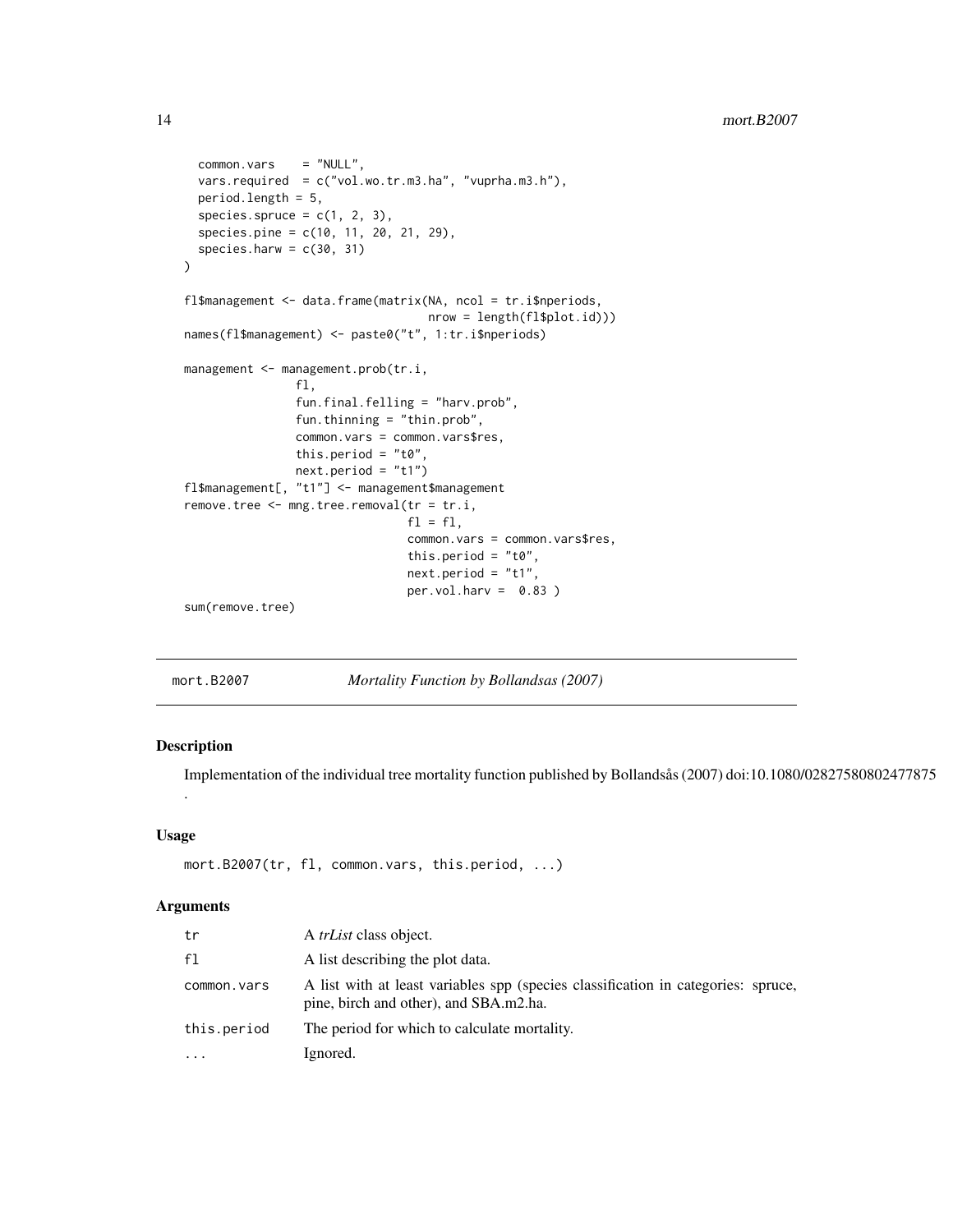#### <span id="page-14-0"></span>picea.abies.vol 15

# Value

A TRUE/FALSE vector for all trees in *tr*.

# Author(s)

Clara Anton Fernandez <caf@nibio.no>

# References

Bollandsås O. Uneven-aged Forestry in Norway: Inventory and Management Models. [Ås, Norway]: Norwegian University of Life Sciences, Department of Ecology and Natural Resource Management; 2007.

#### Examples

```
foo.matrix \leq matrix(0, nrow = length(tr$dbh), ncol = (5 +1))
colnames(foo.matrix) <- paste("t", 0:5, sep = "")
foo.dbh <- foo.height <- foo.matrix
foo.dbh[,1] < -\text{tr$dbh}foo.height[,1] <- tr$height
trl <- list(
 plot.id = tr$plot.id,
 treeid = tr$treeid,<br>dbh.mm = foo.dbh,
          = foo.dbh,
 height.dm = foo.height,
 yrs.sim = rep(0, nrow(tr)),tree(sp = factor(tr$tree(sp)\lambdatr.i \leq trList$new(data = tr1,~nperiods = as.integer(5))common.vars <- prep.common.vars.fun(
 tr = tr.i,f1 = f1,
 this.period = "t0",
 i.period = 0,common.vars = "NULL",
 mng.options = NA,
 vars.required = c("spp", "SBA.m2.ha"),
 period.length = 5
\mathcal{L}dead.trees <- mort.B2007(tr.i, fl, common.vars$res, this.period = 't0')
sum(dead.trees)
```
#### picea.abies.vol *Volumes for Norwegian species*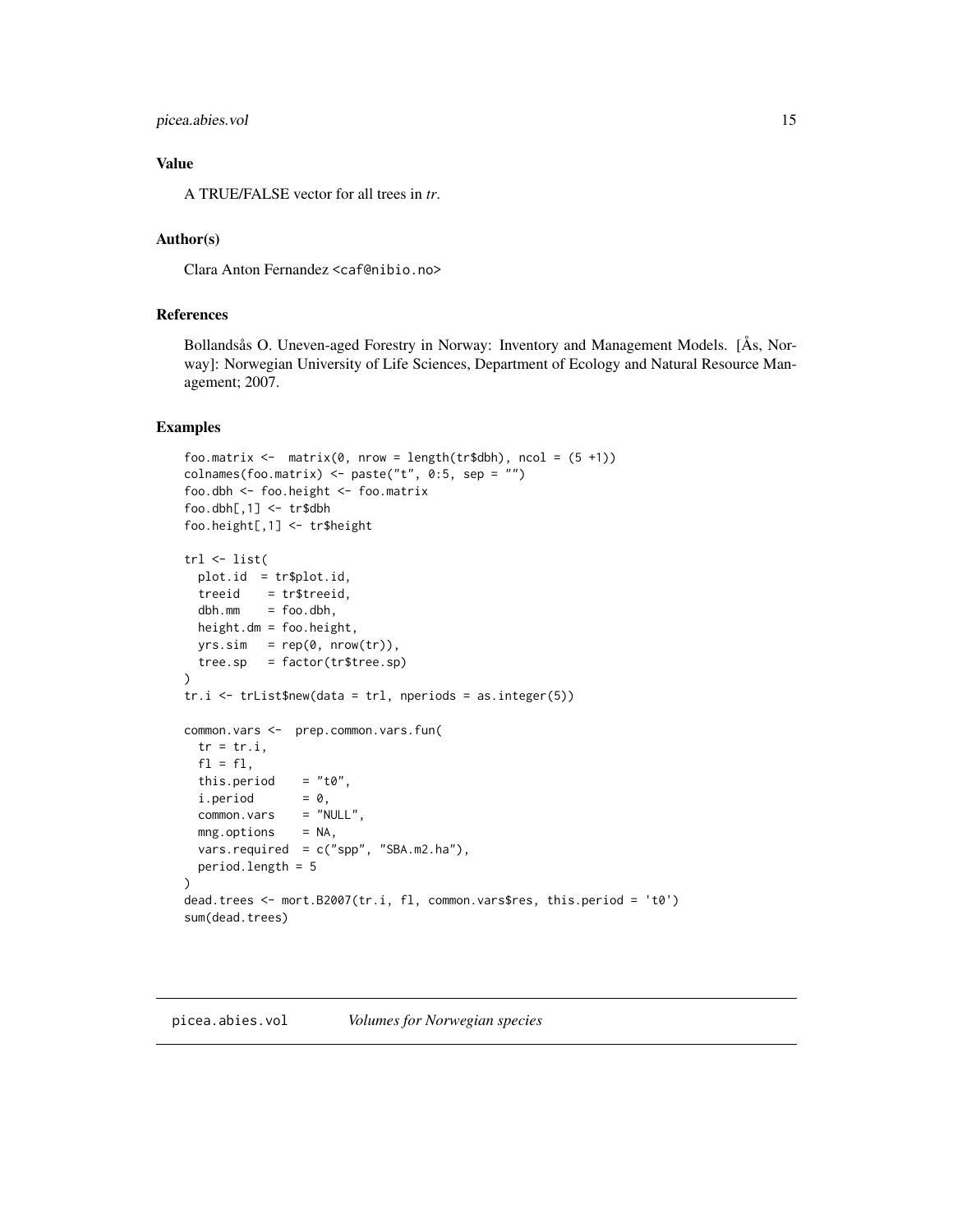#### **Description**

These functions calculate tree volume with or without bark for the main species in Norway, that is, Norway spruce, Scots pine, Sitka spruce, birch, and ... following Braastad (1966), Brantseg (1967), and Vestjordet (1967).

#### Usage

```
picea.abies.vol(dbh, trh, bark, units)
picea.abies.volV(dbh, trh, bark, units)
pinus.sylvestris.vol(dbh, trh, bark, units)
pinus.sylvestris.volV(dbh, trh, bark, units)
sitka.vol(dbh, trh, bark, units)
harw.nor.vol(tsl, dbh, trh, bark, units)
```
# Arguments

| dbh   | A vector with diameters at breast height in mm with bark.                                                                |
|-------|--------------------------------------------------------------------------------------------------------------------------|
| trh   | A vector with tree heights in cm.                                                                                        |
| bark  | If tree volume should be calculated with bark, "mb", or wihtout bark, "ub".                                              |
| units | "I" in liters, "c" in cubic centimeters.                                                                                 |
| tsl   | Tree species 30 (), 31(), 32 (), 40(), 41(), 50(), NA. This only affects the calcu-<br>lations of diameter without bark. |

# Value

Returns tree volume in the selected units.

#### References

Braastad, H. 1966. Volumtabeller for bjoerk [Volume tables for birch]. Meddelelser fra Det norske Skogforsøksvesen 21: 23–78. Brantseg, A. 1967. Furu sønnafjells. Kubering av staaende skog. Funksjoner og tabeller [Volume functions and tables for Scots pine. South Norway]. Meddelelser fra Det norske Skogforsøksvesen 22: 695–739. Vestjordet, E. 1967. Funksjoner og tabeller for kubering av staaende gran [Functions and tables for volume of standing trees. Norway spruce]. Meddelelser fra Det norske Skogforsøksvesen 22. Ås, Norway: Norwegian Forest and Landscape Institute.

```
harw.nor.vol(tsl = c(30,31), dbh = c(45, 25), trh = c(120, 80), bark = "ub", units = "l")
```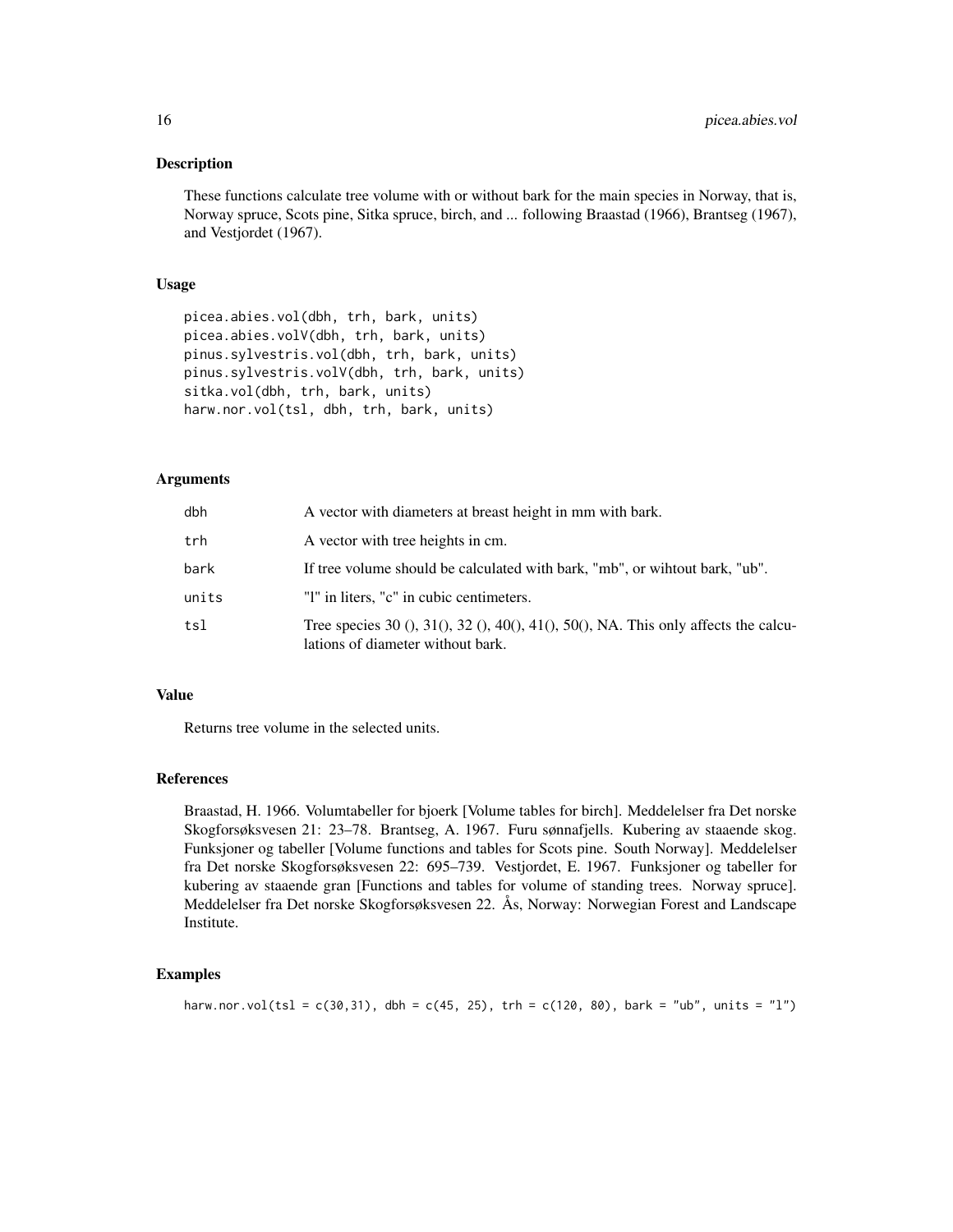<span id="page-16-0"></span>prep.common.vars.fun *Function to Calculate Common Variables*

#### Description

A function to calculate common variables needed to estimate growth, death, etc.

#### Usage

prep.common.vars.fun(tr, fl, i.period, this.period, common.vars, vars.required, period.length, n.periods, ...)

# Arguments

| tr            | A <i>trList</i> class object.                                                            |
|---------------|------------------------------------------------------------------------------------------|
| f1            | A list describing the plot data.                                                         |
| i.period      | The number of period (from 0 to nperiods) for which to calculate the comon<br>variables. |
| this.period   | The period for which to calculate the common variables.                                  |
| common.vars   | A list with existing common variables.                                                   |
| vars.required | Variables to be calculated.                                                              |
| period.length | Length of the periods, in years.                                                         |
| n.periods     | Number of periods.                                                                       |
|               |                                                                                          |

...

# Details

This is an example of a prep.common.vars file. A prep.common.vars (prepare common variables) is needed for the simulation. It is in this file that additional variables needed for the particular functions used in the simulation are calculated. For example, to calculate quadratic mean diameter, basal area, or volume.

#### Value

# A list

| res | A list with the common variables. |
|-----|-----------------------------------|
| f1  | Updated $\hat{H}$                 |

#### Author(s)

Clara Anton Fernandez <caf@nibio.no>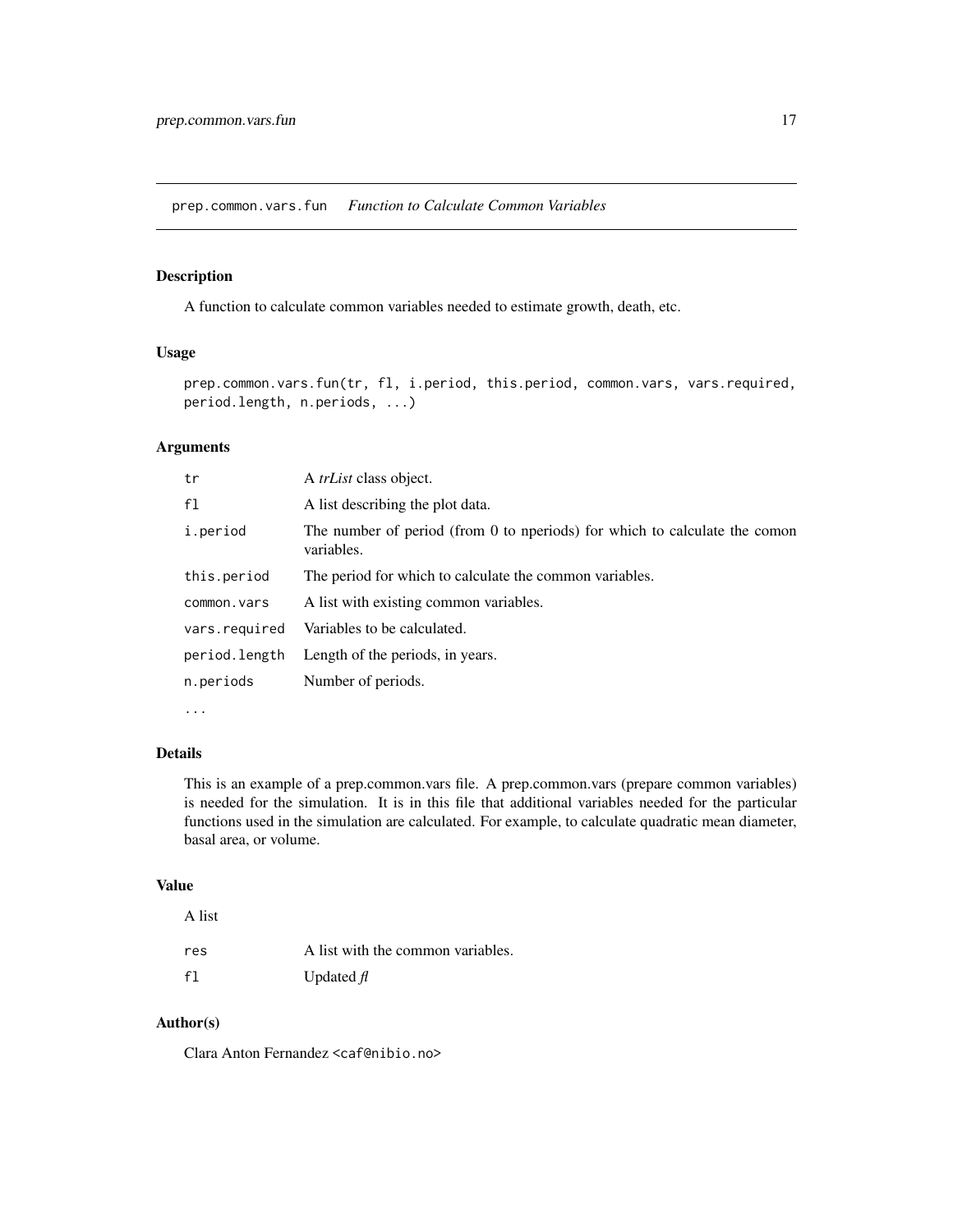# Examples

```
foo.matrix \leq matrix(0, nrow = length(tr$dbh), ncol = (5 +1))
colnames(foo.matrix) \leq paste("t", 0:5, sep = "")
foo.dbh <- foo.height <- foo.matrix
foo.dbh[,1] < - \text{tr$dbh$}foo.height[,1] <- tr$height
trl <- list(
  plot.id = tr$plot.id,
  treeid = tr$treeid,
  dbh.mm = foo.dbh,height.dm = foo.height,
  yrs.sim = rep(0, nrow(tr)),tree(sp = factor(tr$tree(sp)\lambdatr.i \leq trList$new(data = tr1, neperiods = as.integer(5))common.vars <- prep.common.vars.fun(
  tr = tr.i,f1 = f1,
  i.period = 0,<br>this.period = "t0",
  this.period = "t0",<br>common.vars = "NULL",common.vars
  vars.required = c("vol.wo.tr.m3.ha", "vuprha.m3.h"),
  period.length = 5
)
str(common.vars)
```
#### QMD.cm.f *Quadratic Mean Diameter*

# Description

Calculates quadratic mean diameter.

#### Usage

QMD.cm.f(x.mm)

#### Arguments

x.mm DBH in mm.

# Details

It ignores not finite values like NA, and calculates the QMD for the rest of the trees.

# Value

The QMD in cm of x.mm.

<span id="page-17-0"></span>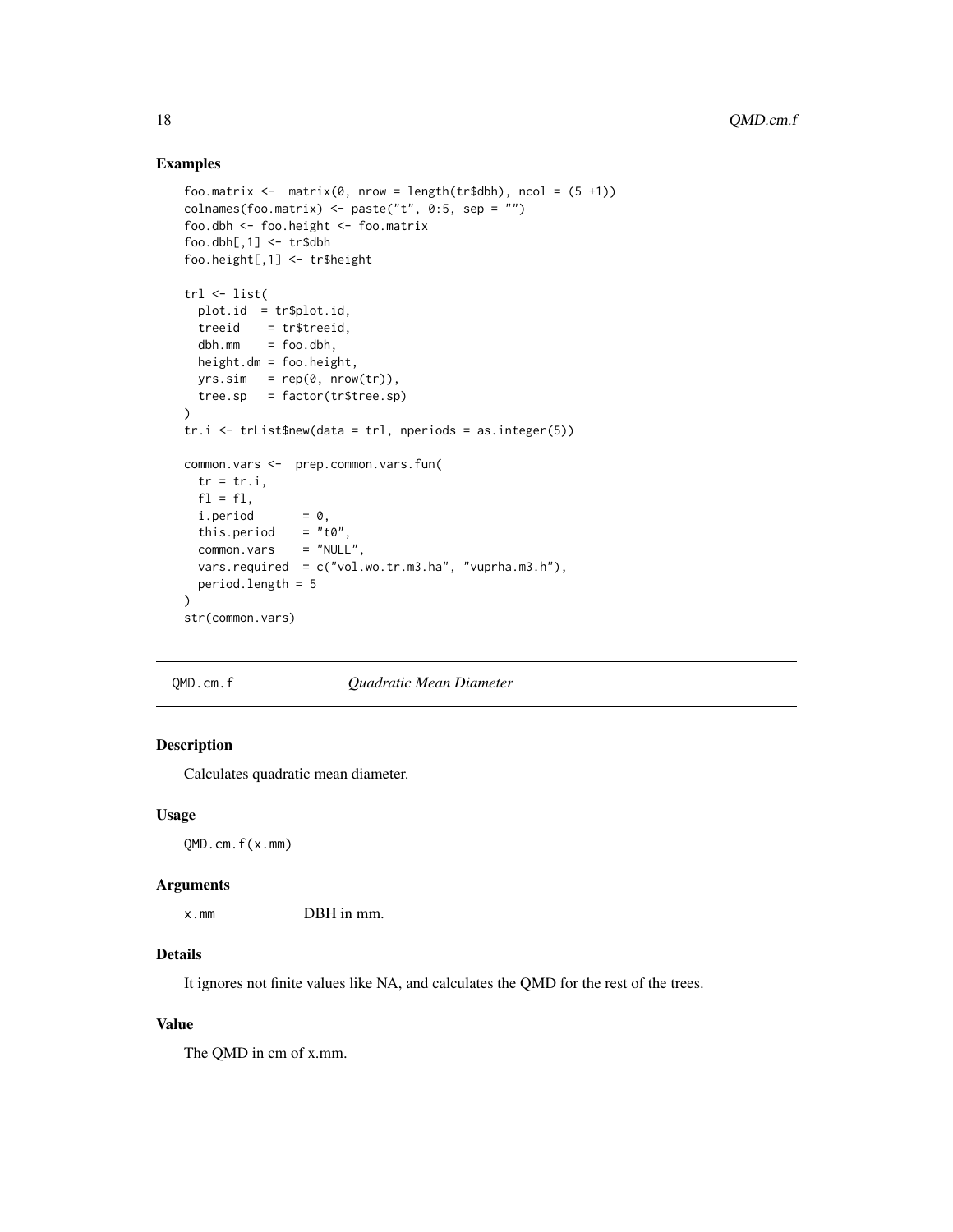<span id="page-18-0"></span>recover.last.measurement 19

#### Author(s)

Clara Anton Fernandez <caf@nibio.no>

# Examples

```
QMD.cm.f(50)
QMD.cm.f(c(51, NA))
QMD.cm.f(c(51, 42, 120, 57))
```
recover.last.measurement

*Recover dbh and height at time of death*

# Description

Removes all dbh and height data that corresponds to the live of the tree, and adds the dbh and height at time of death to the dbh.mm and height.dm in the *data* field.

### Usage

recover.last.measurement(tr.list.dead)

#### Arguments

tr.list.dead a trListDead object

# Details

It removes all dbh and height data from the *data* field, adds the dbh and height at time of death, and converts any potential NAs created in the process to 0.

# Value

It returns the same object (a trListDead object) with all data on dbh and height removed. For each tree there is only one observation of dbh and height in the *data* field, the estimated dbh and height at time of death.

# Author(s)

Clara Anton Fernandez <caf@nibio.no>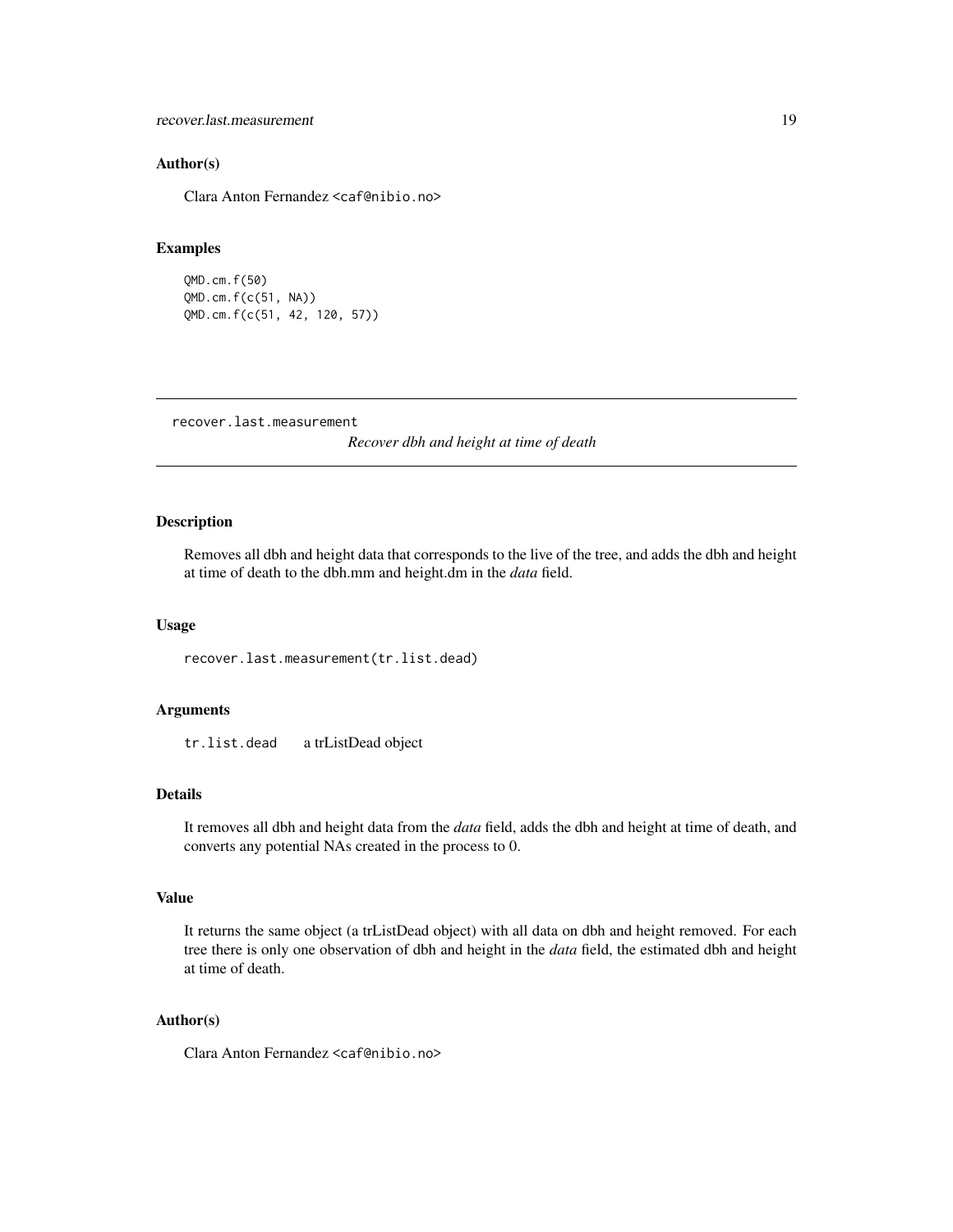# Examples

```
set.seed(2017)
res \le sitree (tree.df = tr,
               stand.df = f1,
               functions = list(
                   fn.growth = 'grow.dbhinc.hgtinc',fn.mort = 'mort.B2007',fn. recr = 'recr.BBG2008',fn.management = 'management.prob',
                   fn.tree.removal = 'mng.tree.removal',
                   fn.modif = NULL, #'ext.modif.fun',fn.prep.common.vars = 'prep.common.vars.fun'
               ),
               n.periods = 5,
               period.length = 5,
               mng.options = NA,
               print.comments = FALSE,
fn.dbh.inc = "dbhi.BN2009",fn.hgt.inc = "height.korf",
               species.spruce = c(1, 2, 3),
               species.pine = c(10, 11, 20, 21, 29),
               species.harw = c(30, 31),
               fun.final.felling = "harv.prob",
               fun.thinning = "thin.prob",
               'BN2009',
               'BBG2008', 'SBA.m2.ha', 'spp','pr.spru.ba', 'QMD.cm',
               per.vol.harv = 0.83\lambdadead <- recover.last.measurement(res$dead)
str(dead)
removed <- recover.last.measurement(res$removed)
str(removed)
```
recover.state *Recovers the State*

# Description

It adds dead and removed trees to *tr*. This is an internal function that should not be run, in general, by a regular user.

#### Usage

recover.state(tr, dead.trees, removed.trees)

| tr            | A <i>trList</i> class object.     |
|---------------|-----------------------------------|
| dead.trees    | A <i>trListDead</i> class object. |
| removed.trees | A <i>trListDead</i> class object. |

<span id="page-19-0"></span>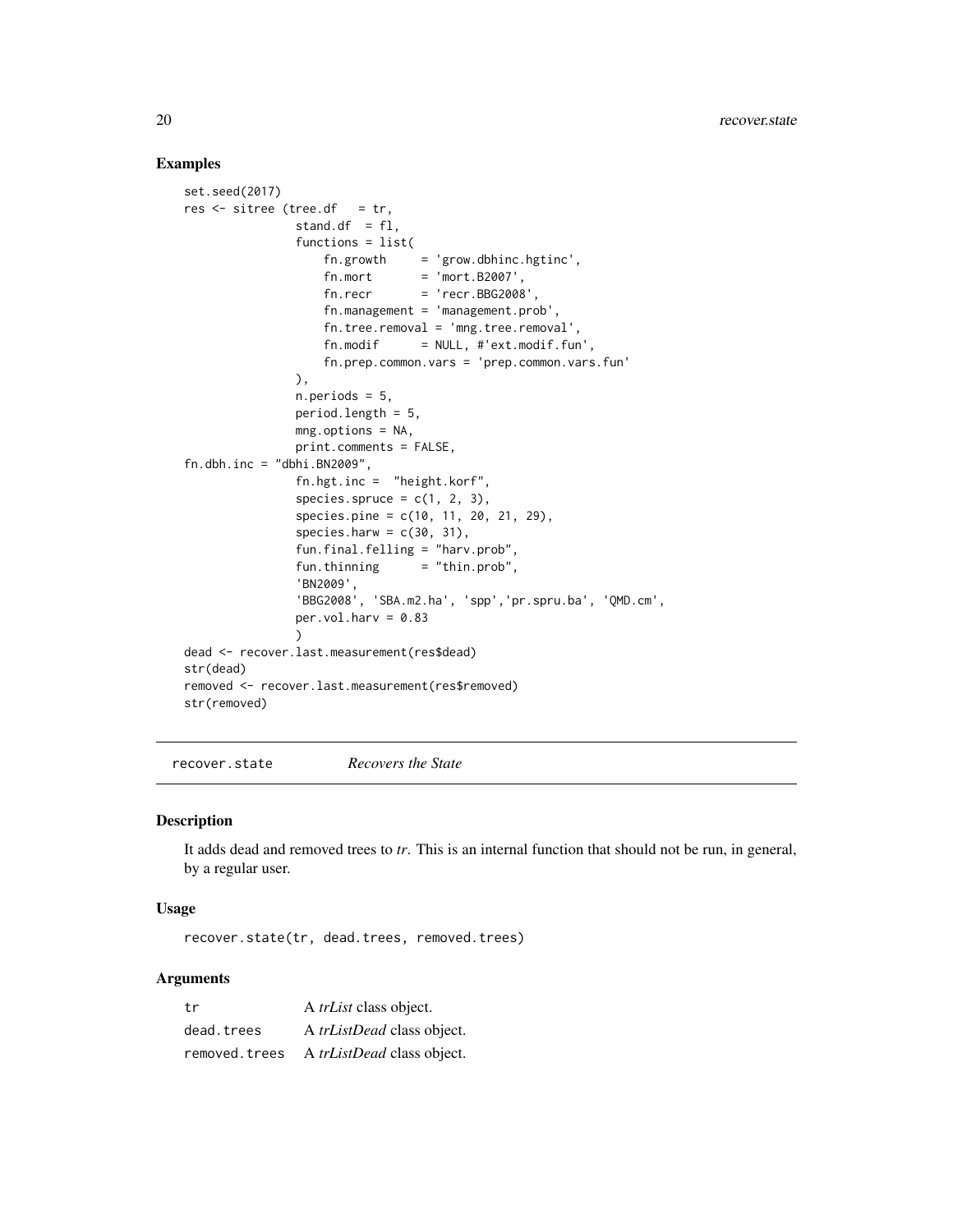#### <span id="page-20-0"></span>recr.BBG2008 21

# Details

In order to make calculations easier and lighter memory wise, at each cycle (period) of the simulation all removed (harvested) and dead trees are removed from *tr*, which only keeps alive trees at the current period. Once the simulation is finished recover.state returns all dead and removed trees to the last *tr*, so *sitree* can return a full list, including all trees alive at any point during the simulation, of trees.

# Value

A *trList* class object.

# Author(s)

Clara Anton Fernandez <caf@nibio.no>

recr.BBG2008 *Recruitment function following BBG2008*

# Description

It creates a list of new trees based on the functions from BBG2008, Bollandsås et al. (2008) doi:10.1080/02827580801995315 . BBG2008 functions estimates recruitment on a plot based on stand basal area, SI, and pine, spruce, birch, and other broadleaved species abundance. The implementation of this function is stochastic, not deterministic. So, if run several times without setting a seed, the results will vary.

# Usage

recr.BBG2008(tr, fl, common.vars, i.period, this.period, next.period, ...) BBG2008 (SBA.m2.ha, SI.m, pr.spru.ba, pr.pine.ba, pr.birch.ba, pr.other.ba)

| tr          | A trList object                                                               |
|-------------|-------------------------------------------------------------------------------|
| f1          | A list describing the plot information                                        |
| common.vars |                                                                               |
| i.period    | The number of period (from 0 to nperiods) for which to calculate recruitment. |
| this.period | Period to use to estimate next period recruitment.                            |
| next.period | Period for which to calculate recruitment.                                    |
| SBA.m2.ha   | Stand basal area in m2 per ha.                                                |
| SI.m        | Site index (SI) in m.                                                         |
| pr.spru.ba  | Percentatge of spruce in terms of basal area.                                 |
| pr.pine.ba  | Percentatge of pine in terms of basal area.                                   |
| pr.birch.ba | Percentatge of birch in terms of basal area.                                  |
| pr.other.ba | Percentatge of other species in terms of basal area.                          |
| $\cdots$    | Not used.                                                                     |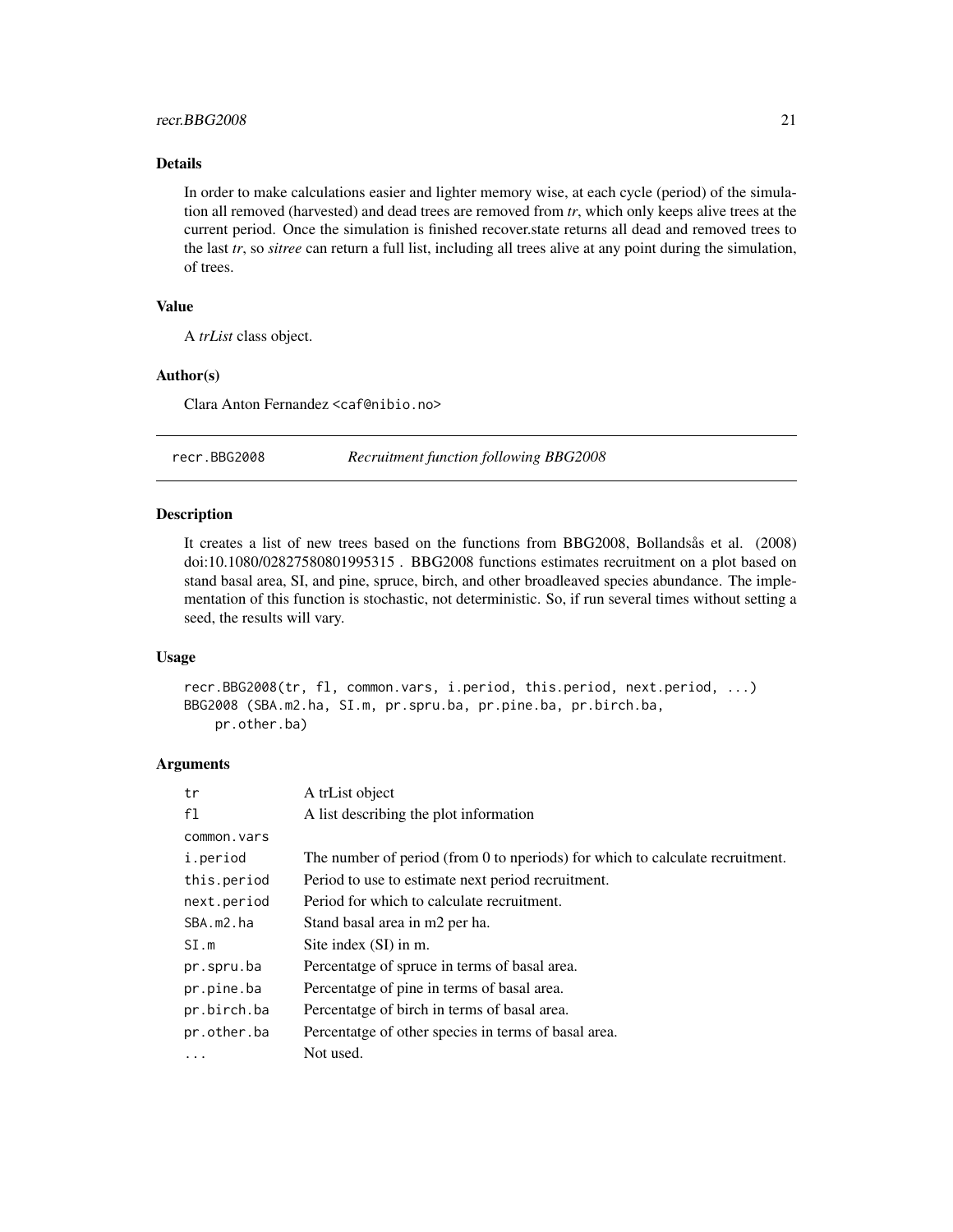#### Value

Returns a data frame with two columns for each of the four species, one for the probability of positive recruitment (spruce.p, pine.p, birch.p, other.p), and one for the conditional expected recruitment (spruce.e, pine.e, birch.e, other.e).

#### Author(s)

Clara Anton Fernandez <caf@nibio.no>

# References

Bollandsås, O. M., Buongiorno, J., and Gobakken T. (2008). Predicting the Growth of Stands of Trees of Mixed Species and Size: A Matrix Model for Norway. *Scandinavian Journal of Forest Research* 23(2). 167-178.

```
foo.matrix \leq matrix(0, nrow = length(tr$dbh), ncol = (5 +1))
colnames(foo.matrix) <- paste("t", 0:5, sep = "")
foo.dbh <- foo.height <- foo.matrix
foo. dbh[, 1] < - tr$dbhfoo.height[,1] <- tr$height
trl <- list(
 plot.id = tr$plot.id,
 treeid = tr$treeid,
 dbh.mm = foo.dbh,height.dm = foo.height,
 yrs.sim = rep(0, nrow(tr)),tree.sp = factor(tr$tree.sp)
\lambdatr.i \leq trList$new(data = tr1, neperiods = as.integer(5))## create a fake dead trees and removed trees.
common.vars <- prep.common.vars.fun(
 tr = tr.i,f1 = f1,
 this.period = "t0",i.period = 0,common.vars = "NULL",
 mng.options = NA,
 vars.required = c("spp", "SBA.m2.ha", "pr.spru.ba"),
 period.length = 5,
 species.spruce = c(1, 2, 3),
 species.pine = c(10, 11, 20, 21, 29),
 species.harw = c(30, 31))
recr <- recr.BBG2008(tr.i, fl, common.vars$res, i.period = 0, this.period = "t0",
                    next.period = "t1")
```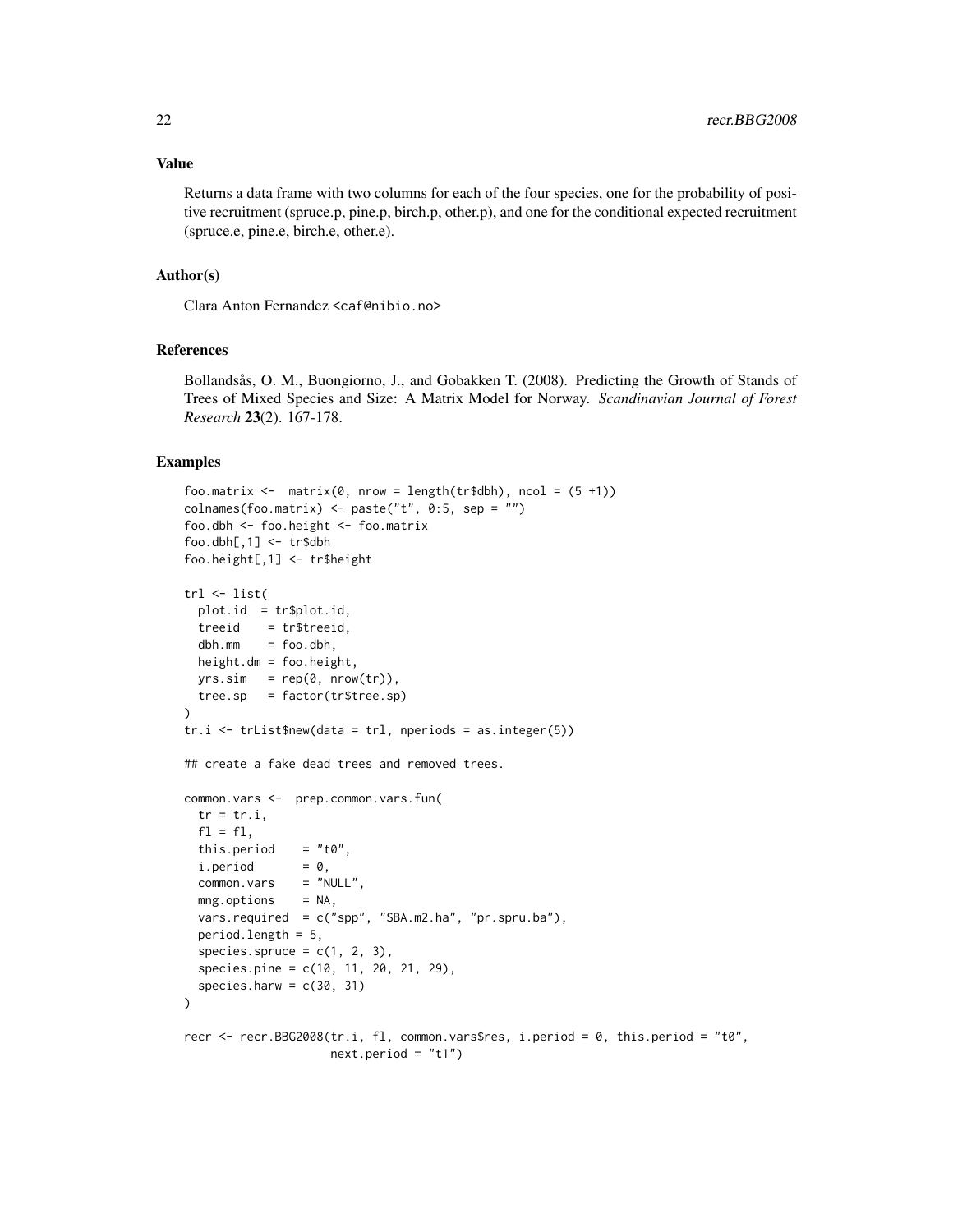<span id="page-22-0"></span>sitree 23

```
str(recr)
bbg <- BBG2008 (common.vars$res$SBA.m2.ha[common.vars$res$i.tree],
                fl$SI.m,
                common.vars$res$pr.spp.ba$spru[common.vars$res$i.tree],
                common.vars$res$pr.spp.ba$pine[common.vars$res$i.tree],
                common.vars$res$pr.spp.ba$birch[common.vars$res$i.tree],
                common.vars$res$pr.spp.ba$other[common.vars$res$i.tree])
str(bbg)
```
<span id="page-22-1"></span>sitree *Individual Tree Simulator*

# Description

Simulates the growth of individual trees in several plots, including management and keeping record of dead and removed trees. It can also include the effect of external modifiers such as climate change. The SiTree package is described in Antón-Fernández, C., & Astrup, R. (2022). https://doi.org/10.1016/j.softx.2021.1

# Usage

sitree(tree.df, stand.df, functions, n.periods = 5, period.length, mng.options = NA, print.comments = FALSE,..., ext.mod.first = TRUE)

| tree.df       | A data frame with individual tree data. It should include four columns named<br>'plot.id' (an ID for the plot/stand that the tree belongs to), treeid (a unique ID for<br>the tree), dbh (a measure of horizontal dimension), height (a measure of vertical<br>dimension), tree.sp (tree species)                                                                                                           |
|---------------|-------------------------------------------------------------------------------------------------------------------------------------------------------------------------------------------------------------------------------------------------------------------------------------------------------------------------------------------------------------------------------------------------------------|
| stand.df      | A data frame or list with neccessary data on the stand (e.g. slope, site index).<br>It should include a 'plot.id' that matches the one in tree.df and a 'plot.size.m2',<br>the plot size in m2. 'plot size m2' is only used in the summary sitree function to<br>calculate figures by ha.                                                                                                                   |
| functions     | A list describing the basic functions. It should include a minimum of a func-<br>tion for growth (fn.growth), for diameter (or basal area) increment, for height<br>increment (height.korf), mortality (fn.mort), recruitment (fn.recr), management<br>(fn.management), tree removal (fn.tree.removal), and external modifiers (fn.modif).<br>fn.management, fn.tree.removal, and fn.modif, can be missing. |
| n.periods     | Number of periods to simulte (numeric).                                                                                                                                                                                                                                                                                                                                                                     |
| period.length | The length of the periods (e.g. 5 years).                                                                                                                                                                                                                                                                                                                                                                   |
| mng.options   | Management options and definitions to be passed further.                                                                                                                                                                                                                                                                                                                                                    |
|               | print.comments TRUE/FALSE Print comments. It is meant to help debugging new functions.                                                                                                                                                                                                                                                                                                                      |
| .             | Further arguments to pass to functions used during simulation.                                                                                                                                                                                                                                                                                                                                              |
| ext.mod.first | If TRUE (default) the external modifier functions will be run before fn.prep.common.vars.                                                                                                                                                                                                                                                                                                                   |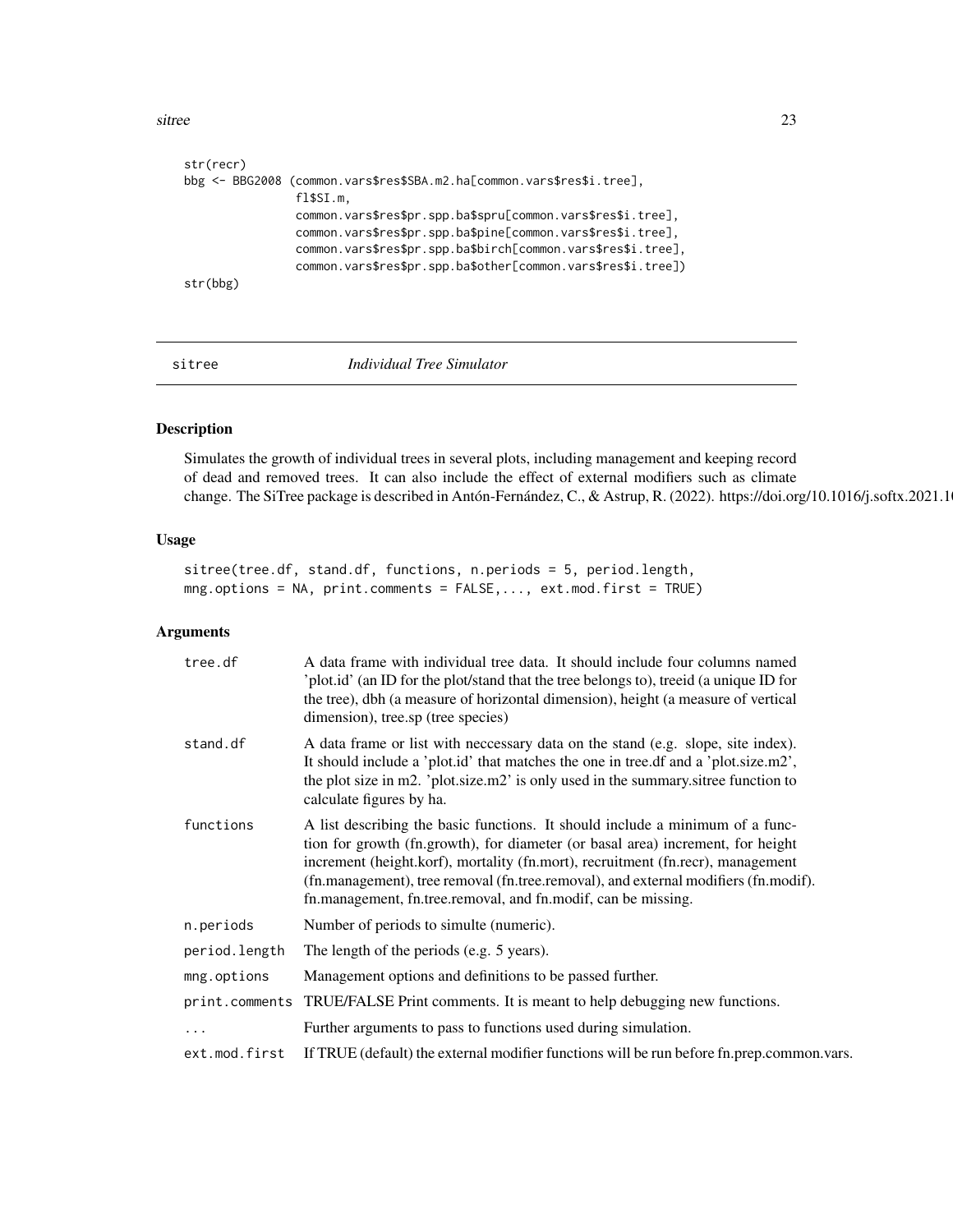#### Value

Returns a list with all live, dead, removed trees, and some plot information like stand age in years at each period, and management applied at each plot at each period.

#### Author(s)

Clara Anton Fernandez <caf@nibio.no>

#### References

Antón-Fernández, C., & Astrup, R. (2022). SiTree: A framework to implement single-tree simulators. SoftwareX, 18, 100925. https://doi.org/10.1016/j.softx.2021.100925

```
result.sitree \leq sitree (tree.df = tr,
                         stand.df = f1,
                         functions = list(
                           fn.growth = 'grow.dbhinc.hgtinc',
                            fn.mort = 'mort.B2007',fn. recr = 'recr.BBG2008',fn.management = 'management.prob',
                           fn.tree.removal = 'mng.tree.removal',
                           fn.modif = NULL, #'ext.modif.fun',fn.prep.common.vars = 'prep.common.vars.fun'
                         ),
                         n.periods = 5,
                         period.length = 5,
                         mng.options = NA,
                         print.comments = FALSE,
                         fn.dbh.inc = "dbhi.BN2009",fn.hgt.inc = "height.korf",
                         fun.final.felling = "harv.prob",
                         fun.thinning = "thin.prob",
                         per.vol.harv = 0.83\lambdastr(result.sitree)
set.seed(2017)
result.sitree <- sitree (tree.df = stand.west.tr,
                         stand.df = stand.west.st,
                         functions = list(
                           fn.growth = 'grow.dbhinc.hgtinc',fn.mort = 'mort.B2007'fn. recr = 'recr.BBG2008',fn.maxement = NULL,fn.tree.removal = NULL,
                           fn.modif = NULL,fn.prep.common.vars = 'prep.common.vars.fun'
                         ),
                         n.periods = 20,
                         period.length = 5,
                         mng.options = NA,
```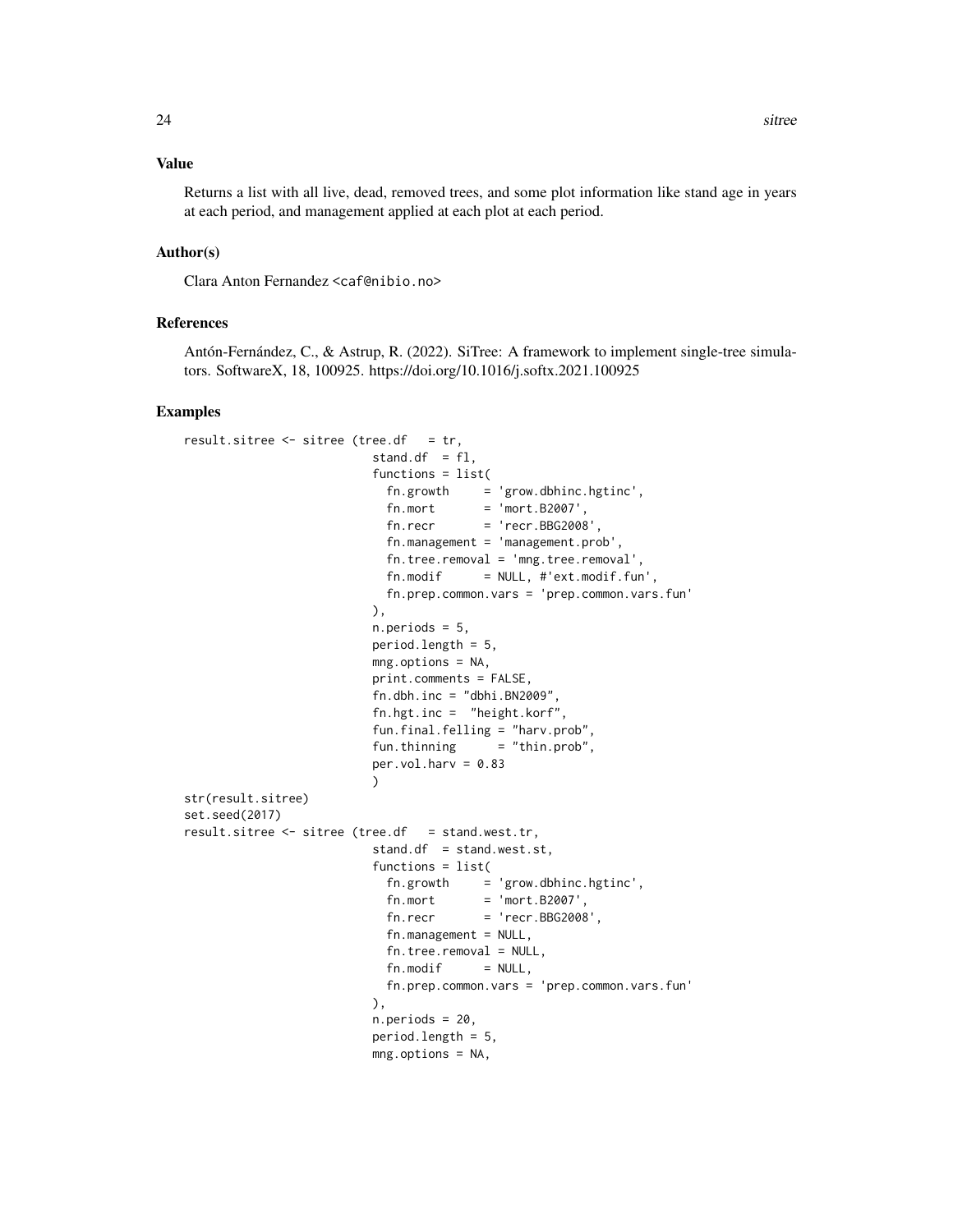```
print.comments = FALSE,
 fn.dbh.inc = "dbhi.BN2009",
 fn.hgt.inc = "height.korf"
)
```
sitree.summary *Summary plots*

#### Description

It produces 5 summary plots (stand basal area, number of stems, average height of tallest 10 trees, number of dead trees, and number of harvested trees)

# Usage

sitree.summary(sitrees.res, plots, by.stand = TRUE, plot = FALSE, plot.all.together = FALSE, with.legend = FALSE)

#### Arguments

| sitrees.res       | An object result of running sitree().                                                                                                                                                   |
|-------------------|-----------------------------------------------------------------------------------------------------------------------------------------------------------------------------------------|
| plots             | Plots to be printed (1: stand basal area, 2: number of stems, 3: average height<br>of tallest 10 trees, 4: number of dead trees, 5: number of harvested trees)                          |
| by.stand          | TRUE/FALSE TRUE prints plot by stand (figures by ha), if FALSE it prints<br>plots with totals (divides values per ha by 'plot.size' and multiplies by 10.000 to<br>obtain total values) |
| plot              | TRUE/FALSE if plots are printed                                                                                                                                                         |
| plot.all.together |                                                                                                                                                                                         |
|                   | if TRUE all plots are plotted in a single page                                                                                                                                          |
| with.legend       | if TRUE a legend will be added to the plot when by stand $==$ TRUE                                                                                                                      |

#### Value

It passes the required plots in a named list. It plot is TRUE it also prints the required plots.

# Author(s)

Clara Anton Fernandez <caf@nibio.no>

# See Also

[sitree](#page-22-1)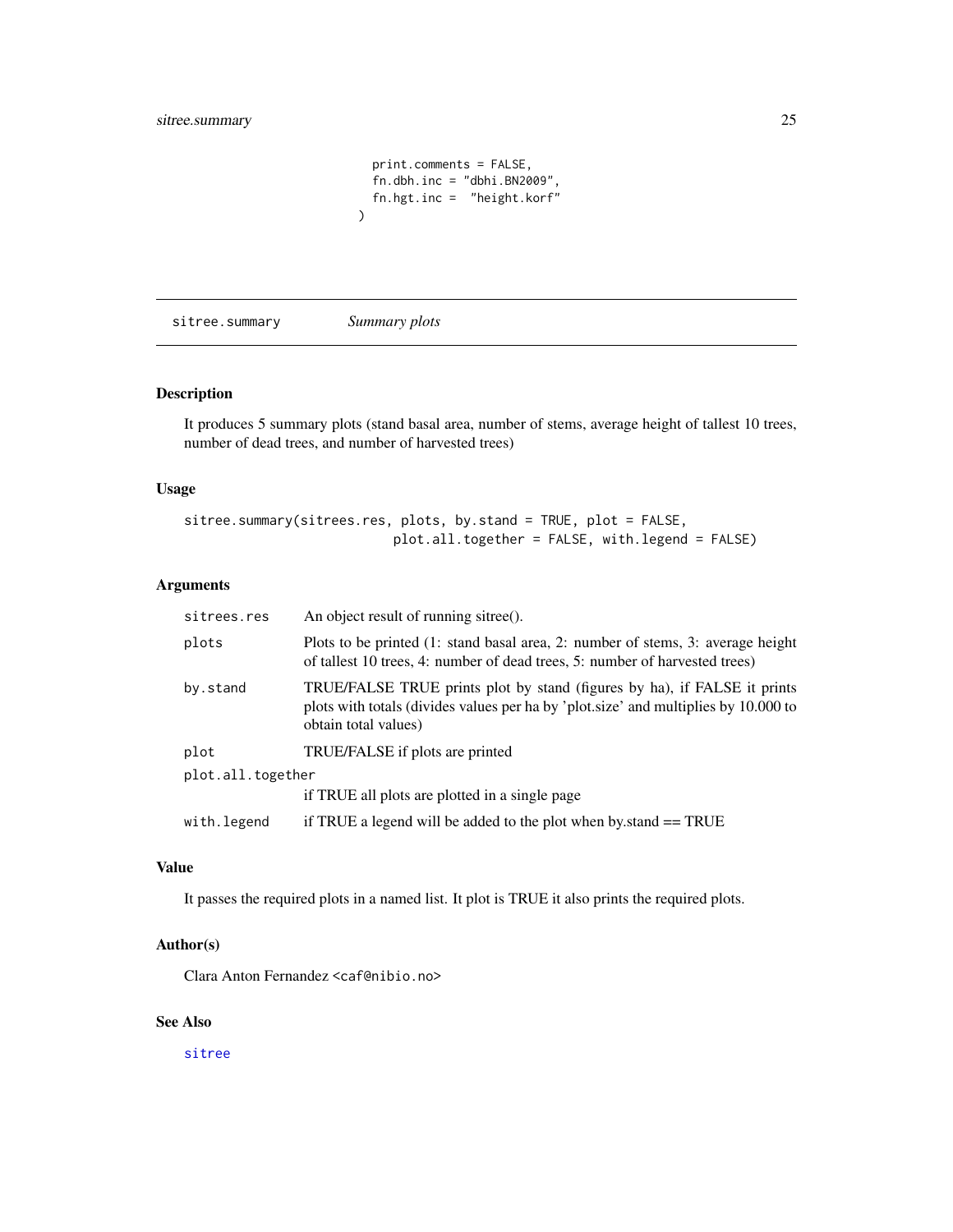#### Examples

```
require(sitree)
res \le sitree (tree.df = tr,
              stand.df = f1,
              functions = list(
                   fn.growth = 'grow.dbhinc.hgtinc',
                   fn.mort = 'mort.B2007',fn. recr = 'recr.BBG2008',fn.management = 'management.prob',
                  fn.tree.removal = 'mng.tree.removal',
                  fn.modif = NULL,fn.prep.common.vars = 'prep.common.vars.fun'
              ),
              n.periods = 5,
              period.length = 5,
              mng.options = NA,
              print.comments = FALSE,
              fn.dbh.inc = "dbhi.BN2009",
              fn.hgt.inc = "height.korf",
               species.spruce = c(1, 2, 3),
               species.pine = c(10, 11, 20, 21, 29),
               species.harw = c(30, 31),
               fun.final.felling = "harv.prob",
               fun. thinning = "thin. prob",
               per.vol.harv = 0.83\lambdasummary.plots <- sitree.summary(res, plots = 1:6, by.stand = FALSE, plot = TRUE)
```
sitree2dataframe *sitree2data.frame and sitree2dataframe.all*

#### Description

sitree2data.frame converts trList and trListDead class objects to data.frames. sitree2data.frame converts all output of sitree to a data.frame

# Usage

```
sitree2dataframe(tr.dt)
sitree2dataframe.all(sitree.res)
```

| tr.dt      | A trList or trListDead object.           |
|------------|------------------------------------------|
| sitree.res | An object resulting from running sitree. |

<span id="page-25-0"></span>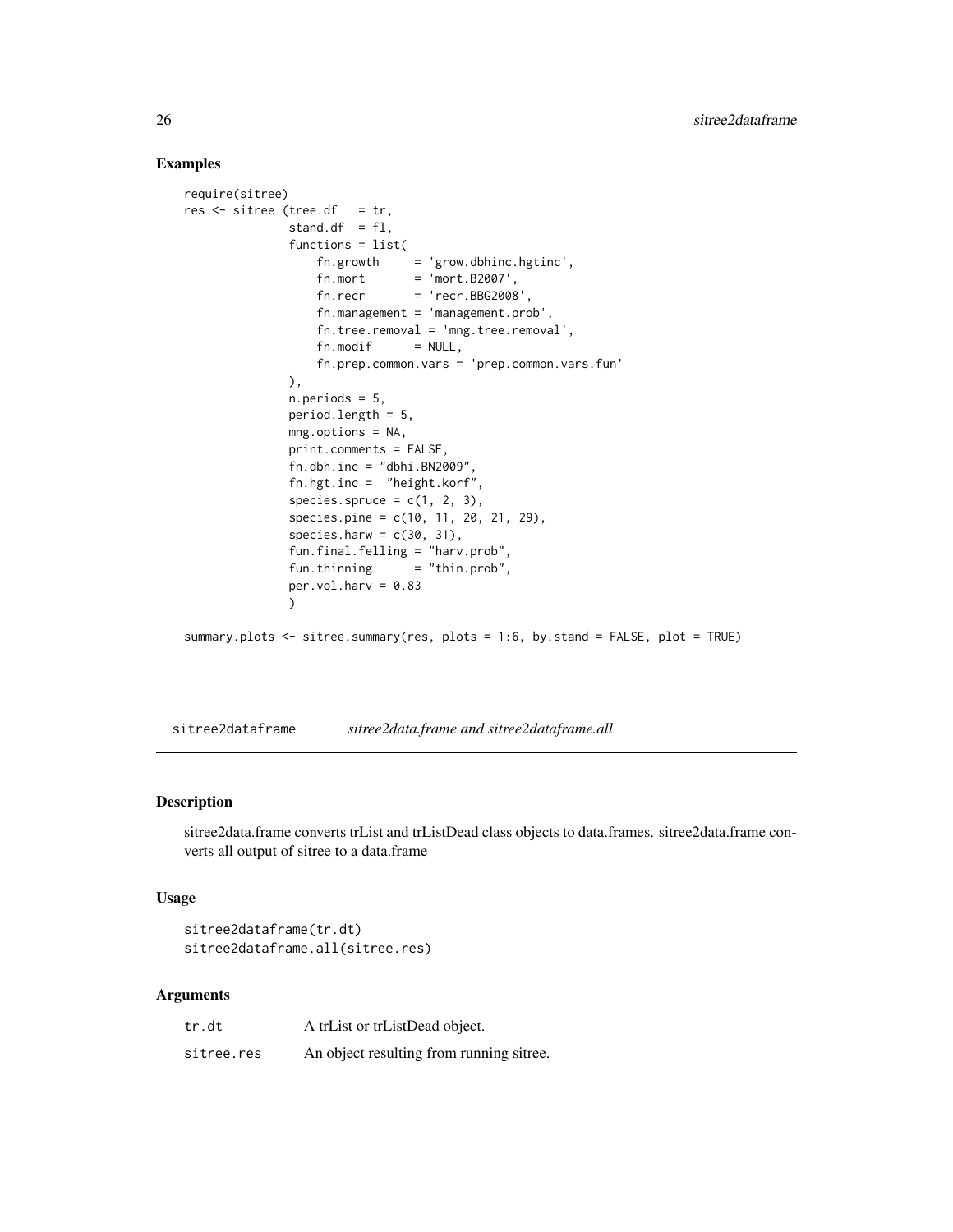### sitree2dataframe 27

### Details

As implemented, it expects to have a 'removed' element on sitree2dataframe.all. For an alternative when the simulation has no harvest see the exaples below.

#### Value

sitree2dataframe return a data.frame with dbh, height, and species by period. sitree2dataframe.all returns a list

| live    | A data frame with dbh, height, and species of the trees alive at each period.      |
|---------|------------------------------------------------------------------------------------|
| dead    | A data frame with dbh, height, and species of the trees found dead at each period. |
| removed | A data frame with dbh, height, and species of the trees removed at each period.    |

#### Author(s)

Clara Anton Fernandez

#### Examples

```
n.periods <- 10
# Run a simulation with the example functions
res \leq - sitree (tree.df = tr,
              stand.df = f1,
              functions = list(
                    fn.growth = 'grow.dbhinc.hgtinc',fn.mort = 'mort.B2007',fn. recr = 'recr.BBG2008',fn.management = 'management.prob',
                    fn.tree.removal = 'mng.tree.removal',
                    fn.modif = NULL,fn.prep.common.vars = 'prep.common.vars.fun'
                ),
                n.periods = n.periods,
                period.length = 5,
                mng.options = NA,
                print.comments = FALSE,
                fn.dbh.inc = "dbhi.BN2009",fn.hgt.inc = "height.korf",
                species.spruce = c(1, 2, 3),
                species.pine = c(10, 11, 20, 21, 29),
                species.harw = c(30, 31),
                fun.final.felling = "harv.prob",
                fun.thinning = "thin.prob",
                'BN2009',
                'BBG2008', 'SBA.m2.ha', 'spp','pr.spru.ba', 'QMD.cm',
                per.vol.harv = 0.83)
```
dbh.mm <- sitree2dataframe(res\$live)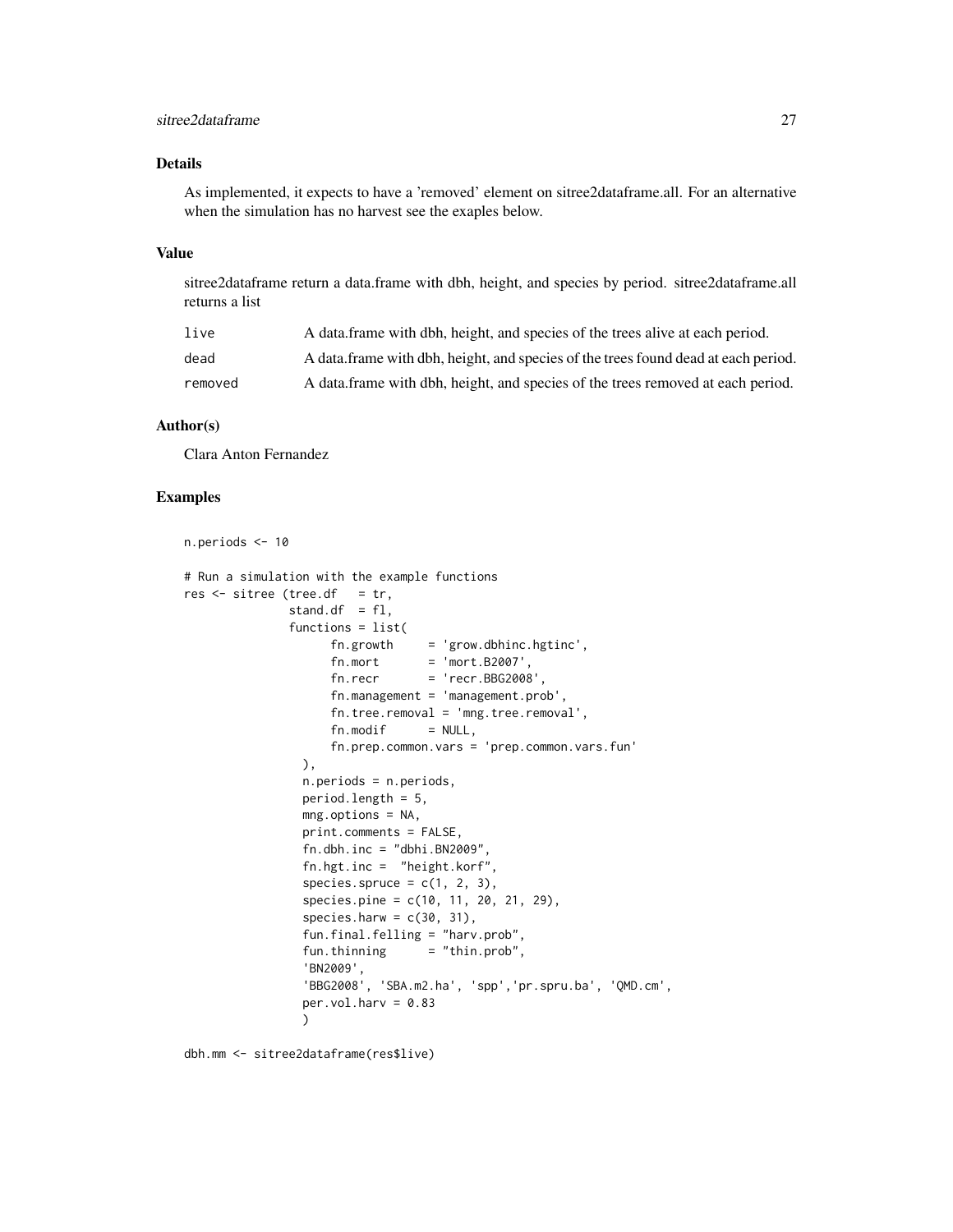```
res.dt <- sitree2dataframe.all(res)
```
## The function is currently defined as

sp.classification *Species classifcation*

# Description

Classifies the tree species into four species groups

#### Usage

sp.classification(tree.sp, species.spruce, species.pine, species.harw)

# Arguments

| tree.sp      | Tree species code.                                                     |
|--------------|------------------------------------------------------------------------|
|              | species. spruce A vector with the codes used to define 'spruce' group. |
| species.pine | A vector with the codes used to define 'pine' group.                   |
| species.harw | A vector with the codes used to define the 'birch' group.              |

#### Value

Returns a vector with the classification of tree.sp into one of these four groups: spruce, pine, birch, and other. spruce group is defined by species.spruce, pine group is defined by species.pine, and birch is defined by species.harw. If a species does not fall within any of these three groups is classified as 'other'.

# Author(s)

Clara Anton Fernandez <caf@nibio.no>

```
sp.classification(tr$tree.sp, species.spruce = c(1,15),
                           species.pine = c(2,34),
                           species.harw = c(3,4))
```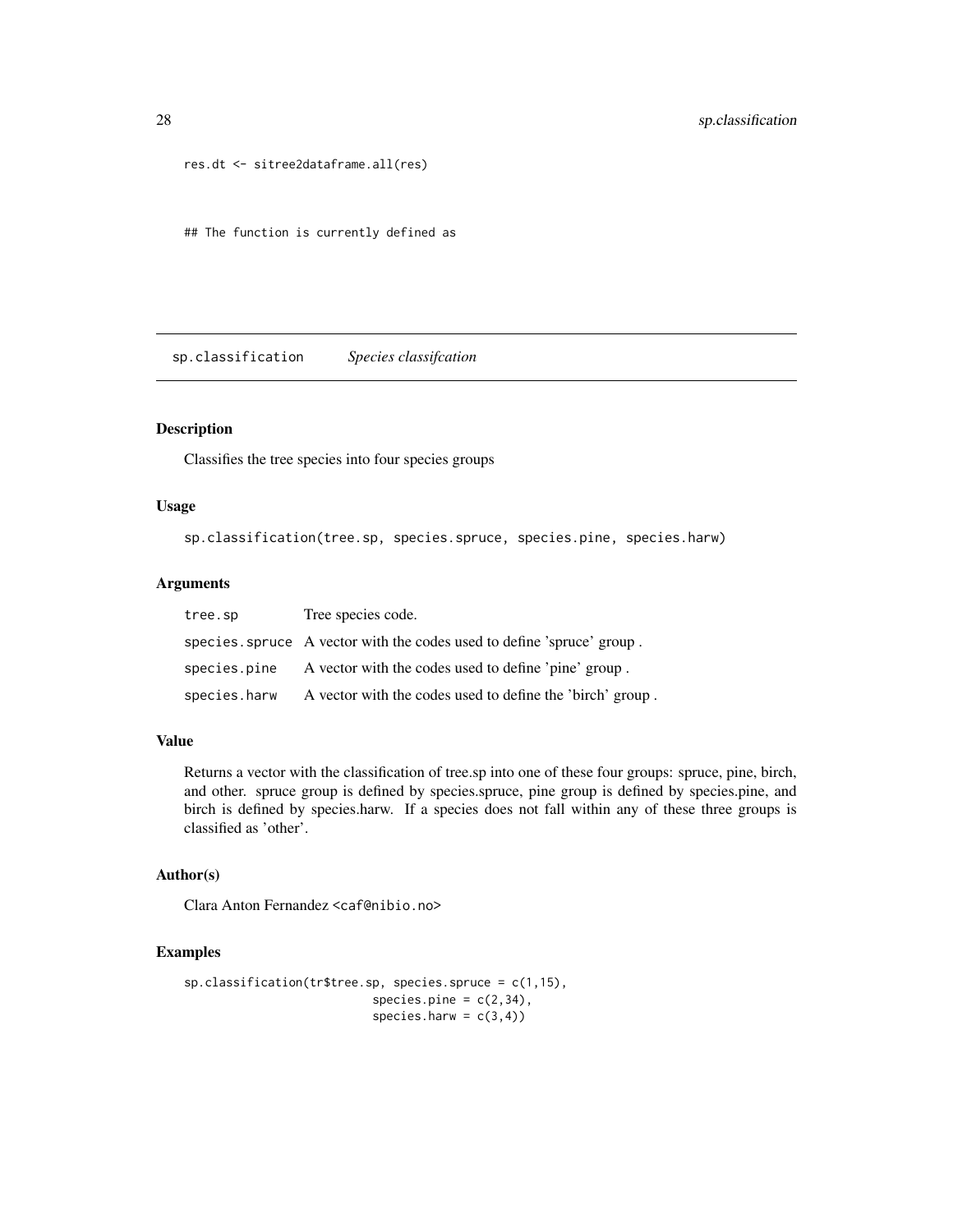<span id="page-28-0"></span>

#### Description

Dataset with stand and plot data for stand.west.tr

#### Usage

stand.west.st

#### Format

A data frame with 4 observations on the following 7 variables.

plot.id unique ID for each plot

SI.m site index in meters

kom municipality code

SI.spp species for which site index is measured

plot.size.m2 plot size in m2

tree2ha multiplier to convert values per tree to per hectare

lat.deg latitude of the plots in degrees

subplot.size.m2 plot size in m2, this is a dummy variable needed for some of the calculations

#### Examples

stand.west.st str(stand.west.st)

stand.west.tr *A whole stand dataset*

# Description

This dataset describes a whole stand of 1019 m2 and spacing 1.25x1.25m. The stand is divided in 4 plots of approximately 250 m2. All trees are Norway spruce.

#### Usage

stand.west.tr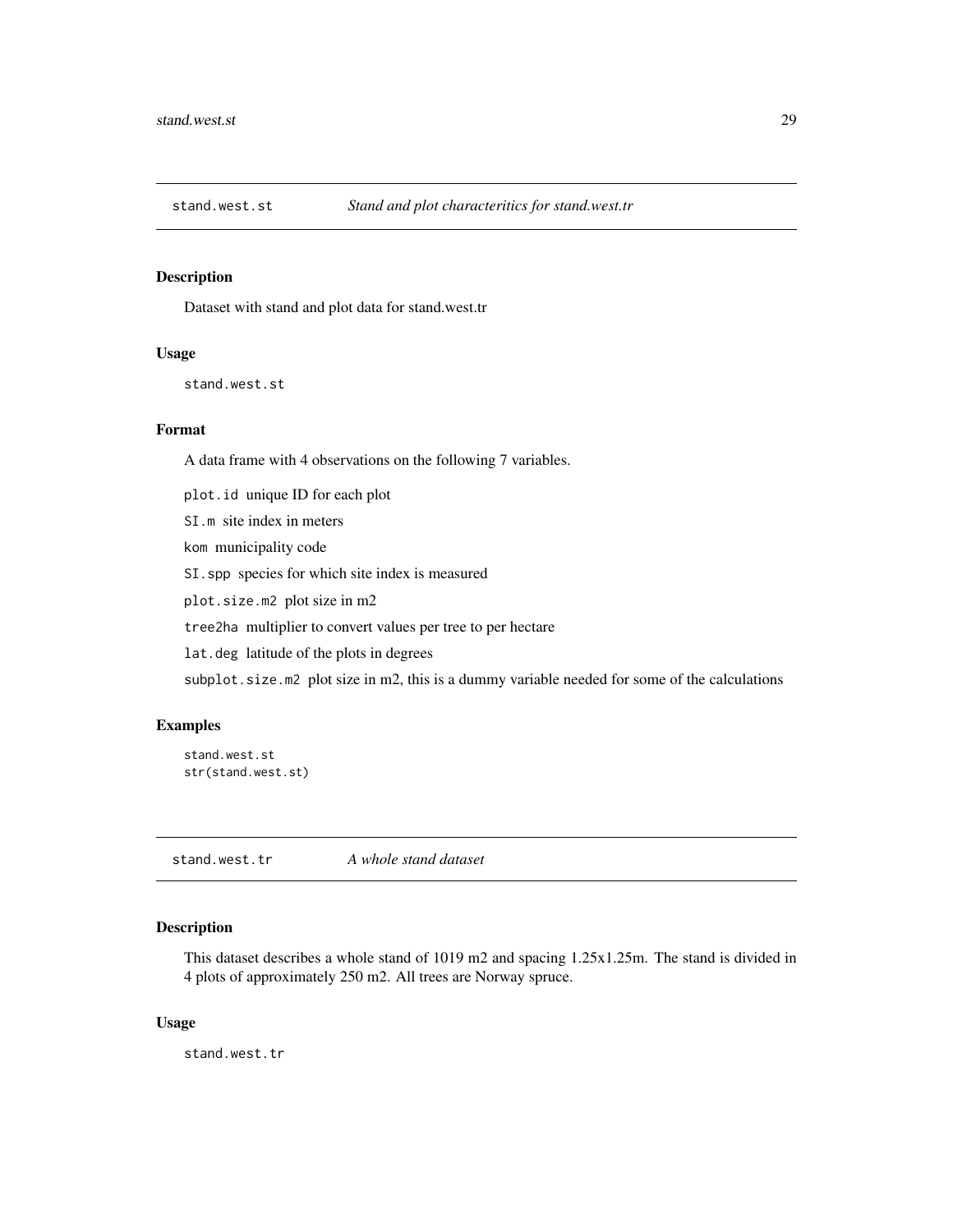# Format

A data frame with 651 observations on the following 5 variables.

dbh diameter at breast height in mm

height tree height in dm

plot.id a unique ID for each plot

treeid a unique ID for each tree

tree.sp tree species, a factor with levels 1 2 3 10 11 20 21 29 30 31 32 40 41 42 43 44 48 49 50 51 52 53 54 55 56 57 58 59 70

# Examples

stand.west.tr str(stand.west.tr)

toBindLists *Binding lists*

# Description

This function is only used internally to bind vectors, data frames, and lists.

# Usage

```
toBindLists(x, y)
```
#### Arguments

| X        | A vector, data frame or list. |
|----------|-------------------------------|
| <b>V</b> | Object of the same type as x. |

#### Value

It returns a vector, a data frame or a list depending on *x*.

#### Author(s)

Clara Anton Fernandez <caf@nibio.no>

<span id="page-29-0"></span>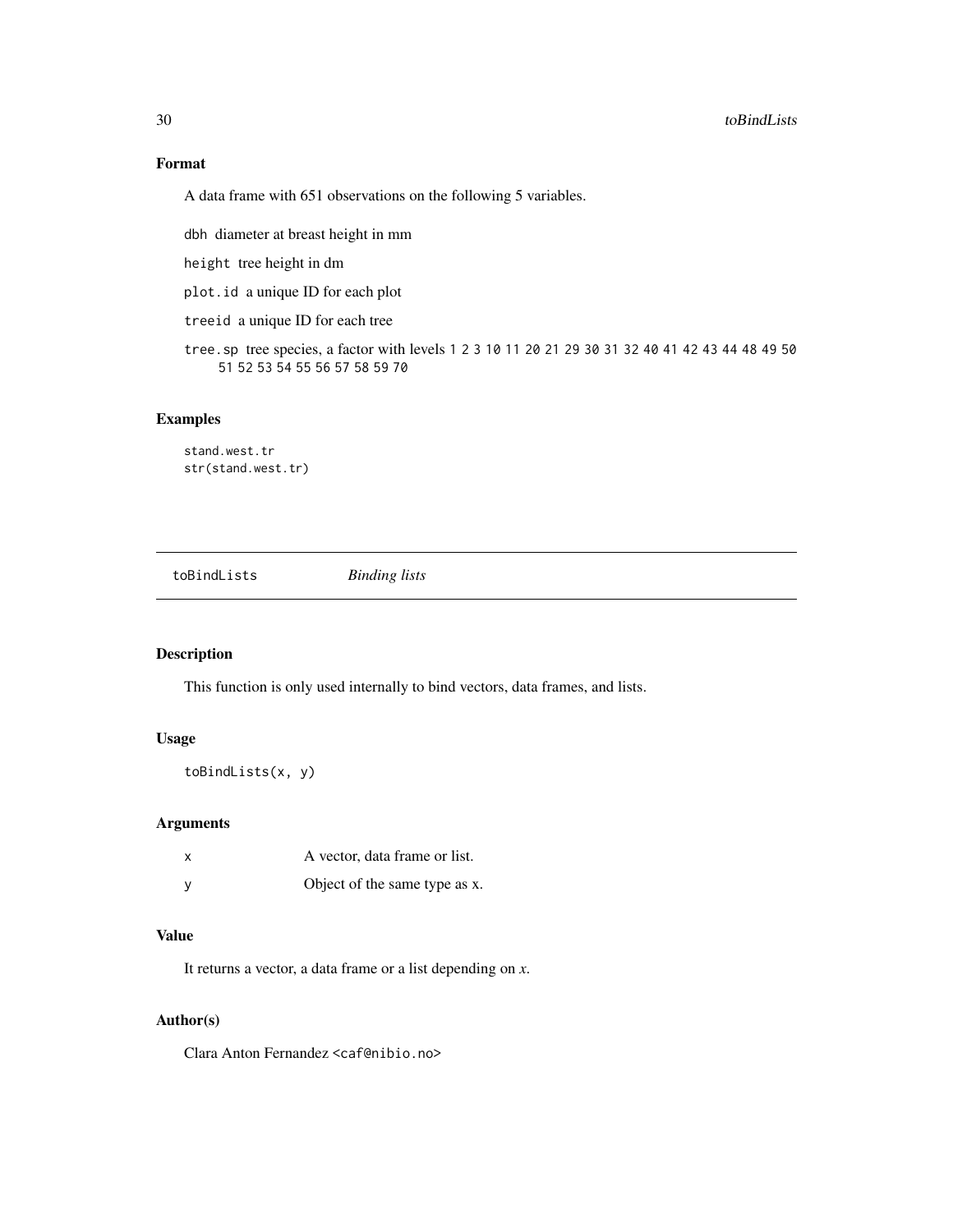<span id="page-30-0"></span>

#### Examples

```
## Example of how toBindLists works with data frames
x \le - data.frame(1:10, \text{ ncol} = 2)names(x) <- c('a', 'b')y \leftarrow data . frame(1:20, \text{ ncol} = 2)names(y) <- names(x)j <- toBindLists(x, y)
j
## with vectors
x \leq -c(1:3)y \leftarrow (8:15)j <- toBindLists(x, y)
j
## with lists
x \leftarrow \text{data}.\text{frame}(1:10, \text{ ncol} = 2)names(x) <- c('a', 'b')y \leftarrow data . frame(1:20, ncol = 2)names(y) <- names(x)x \le -\text{list}(x = x, y = y)xx \leq data.frame(1:10, \text{ ncol} = 3)names(xx) <- c('a', 'b')
yy <- data.frame(1:20, ncol = 3)
names(yy) <- names(xx)y \leftarrow list(xx = xx, yy= yy)
j <- toBindLists(x, y)
j
```
tr *Individual Tree Data*

# Description

A data frame with data to create the trList object needed to run *sitree*.

#### Usage

data("tr")

### Format

The data frame contains the following columns

plot.id unique ID for each stand that corresponds to plot.id in the *fl* dataset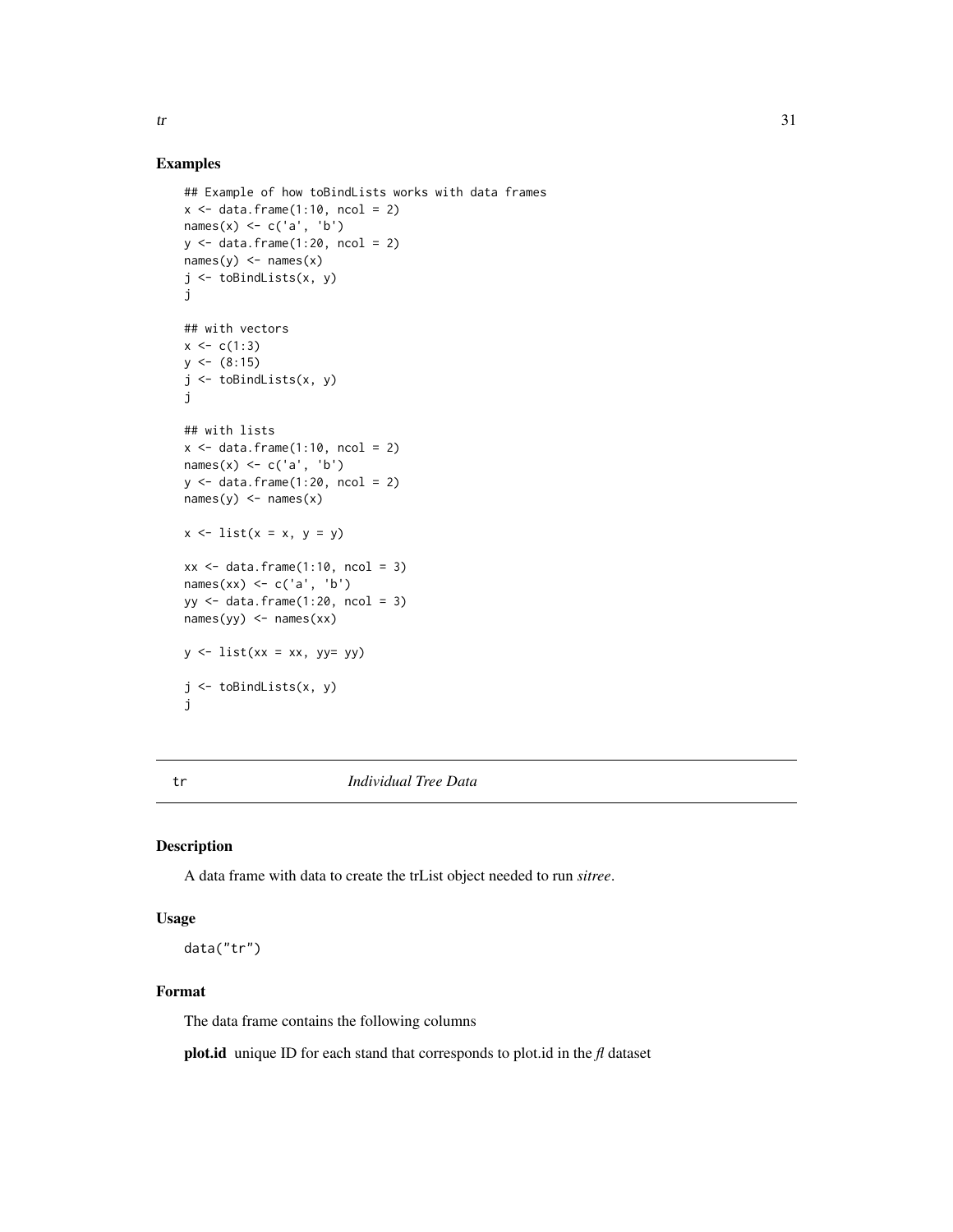treeid unique ID for each tree dbh dbh in mm height height of the tree in dm tree.sp tree species code

#### Source

This dataset is derived from the Norwegian National Forest Inventory.

#### Examples

data(tr) hist(tr\$dbh)

<span id="page-31-1"></span>

|--|

#### <span id="page-31-2"></span>Description

Describes the Reference Class *trList*, which is used to store data on live trees.

#### Extends

All reference classes extend and inherit methods from ["envRefClass"](#page-0-0).

# Fields

data: Object of class list containing the unique stand ID (plot.id), the tree ID (treeid), and dbh (dbh.mm) and height (height.dm) for all the periods

nperiods: Object of class integer containing the number of period that should be simulated

# Methods

extractTrees(i): Removes trees from the objectd, for example when trees die or are harvested

as.list(): converts this class to a list

show(): shows the first 20 trees

 $getTrees(i, j)$ : get the information for i trees and j periods without deleting the data

addTrees(value): adds trees to the object

# Note

*trList* objects should not be modified inside any user function. Any change should be made by the sitree function. Reference class objects are mutable, they don't use R's usual copy-on-modify semantics, but are modified in place. So, if you want to modify, for example for a posterior analysis of the results, any *trList* object I recommend to make a copy of the object first, using \$copy(), e.g. my.tr.list\$copy().

<span id="page-31-0"></span>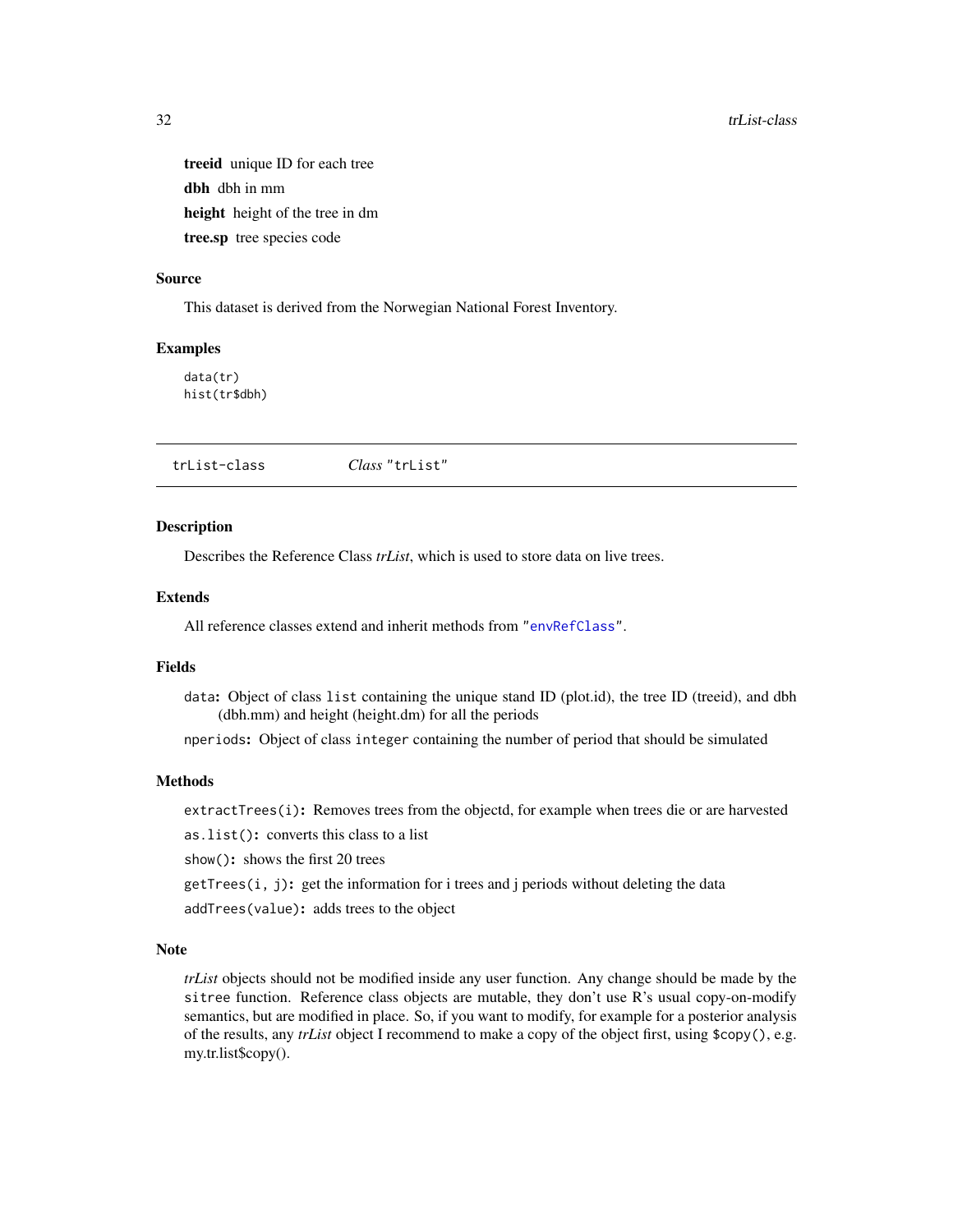#### <span id="page-32-0"></span>trListDead-class 33

#### Author(s)

Clara Anton Fernandez <caf@nibio.no>

#### See Also

[trListDead](#page-32-1)

#### Examples

showClass("trList")

<span id="page-32-1"></span>trListDead-class *Class* "trListDead"

#### **Description**

A Reference Class for dead trees.

# Extends

Class ["trList"](#page-31-1), directly.

All reference classes extend and inherit methods from ["envRefClass"](#page-0-0).

#### Fields

data: Object of class list containing the unique stand ID, the tree ID, and dbh and height for all the periods. Only data from the periods were the tree was alive is stored in this field

nperiods: Object of class integer containing the number of period that should be simulated

last.measurement: Object of class data.frame containing tree ID, dbh, height, and period when the tree was "found" dead

#### Methods

last.time.alive(): It estimates when the trees where last "seen" alive

addTrees(value): It add trees to the trlistDead object

remove.next.period(next.period): It removed the data from the period when the tree was seen "dead". The next period is calculated so the dbh and height at time of death can be estimated

The following methods are inherited (from the corresponding class): extractTrees ("trList"), as.list ("trList"), show ("trList"), getTrees ("trList"), addTrees ("trList")

#### Note

This class is meant to keep the data of the dead trees in a similar way as the live trees, but with some extra information such as diameter and height at death.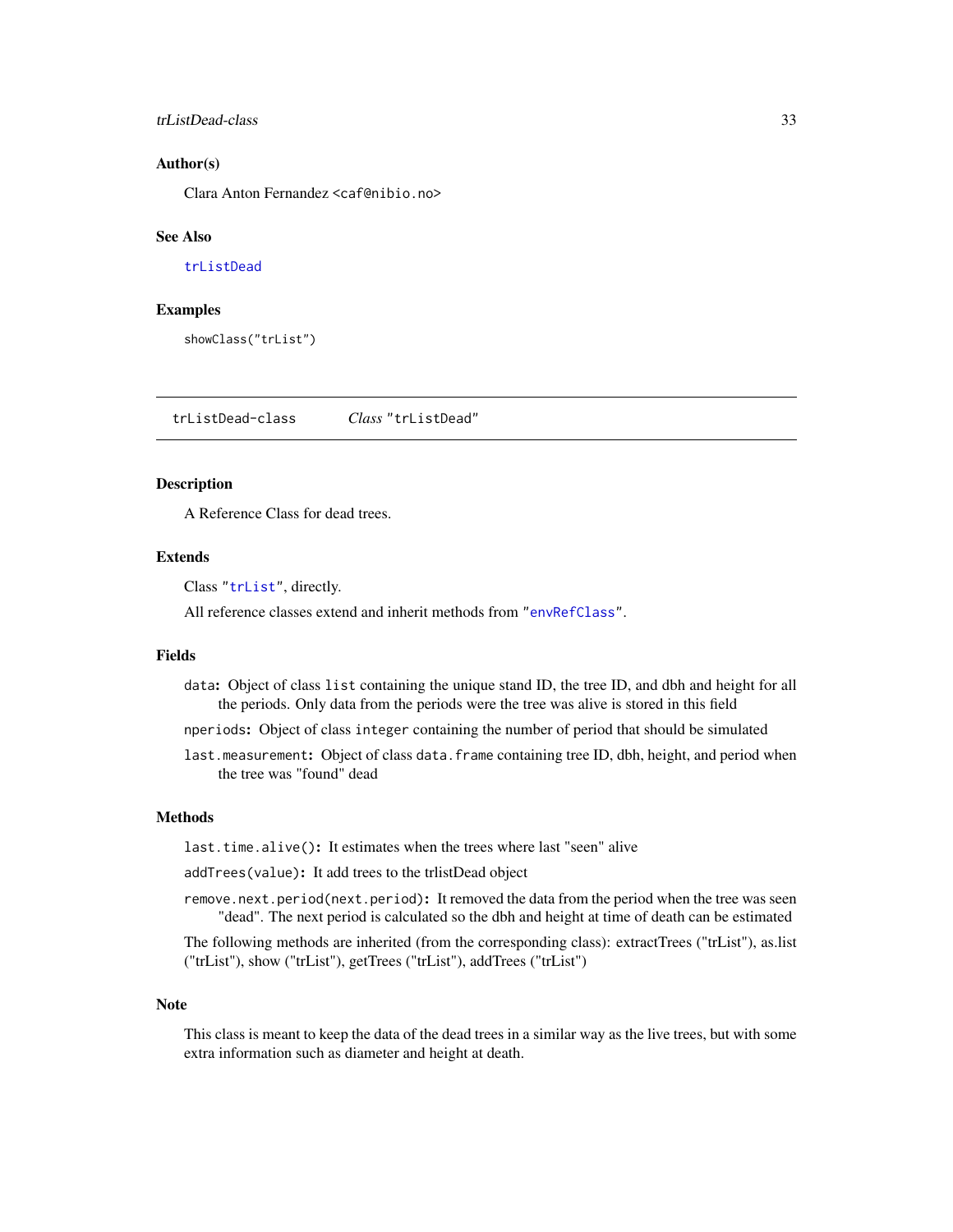#### Author(s)

Clara Anton Fernandez <caf@nibio.no>

#### See Also

[trList](#page-31-2), ~~~

# Examples

showClass("trListDead")

volume.norway *Tree volume for Norwegian conditions*

# Description

Calculates tree volume following the equations used in the Norwegian national forest inventory

# Usage

```
volume.norway(dbh.mm, height.dm, tree.sp, kom, vol.reduksjon = NULL,
vol.w = TRUE, vol.w = TRUE)
```
# Arguments

| $dbh$ . mm    | tree dbh in mm                                                    |
|---------------|-------------------------------------------------------------------|
| height.dm     | tree height in dm                                                 |
| tree.sp       | tree species following the same codification as the Norwegian NFI |
| kom           | municipality code                                                 |
| vol.reduksjon | volume reduction in 100                                           |
| vol.w         | TRUE/FALSE if volume with bark needs to be calculated             |
| vol.wo        | TRUE/FALSE if volume without bark needs to be calculated          |

# Value

It returns a list with up to two elements:

| vol.w.tr.m3  | volume with bark per tree in m3    |
|--------------|------------------------------------|
| vol.wo.tr.m3 | volume without bark per tree in m3 |

```
volume.norway(dbh.mm = c(50,70), height.dm = c(17,20), tree.sp = c(1, 10), kom = c(623, 623))
```
<span id="page-33-0"></span>